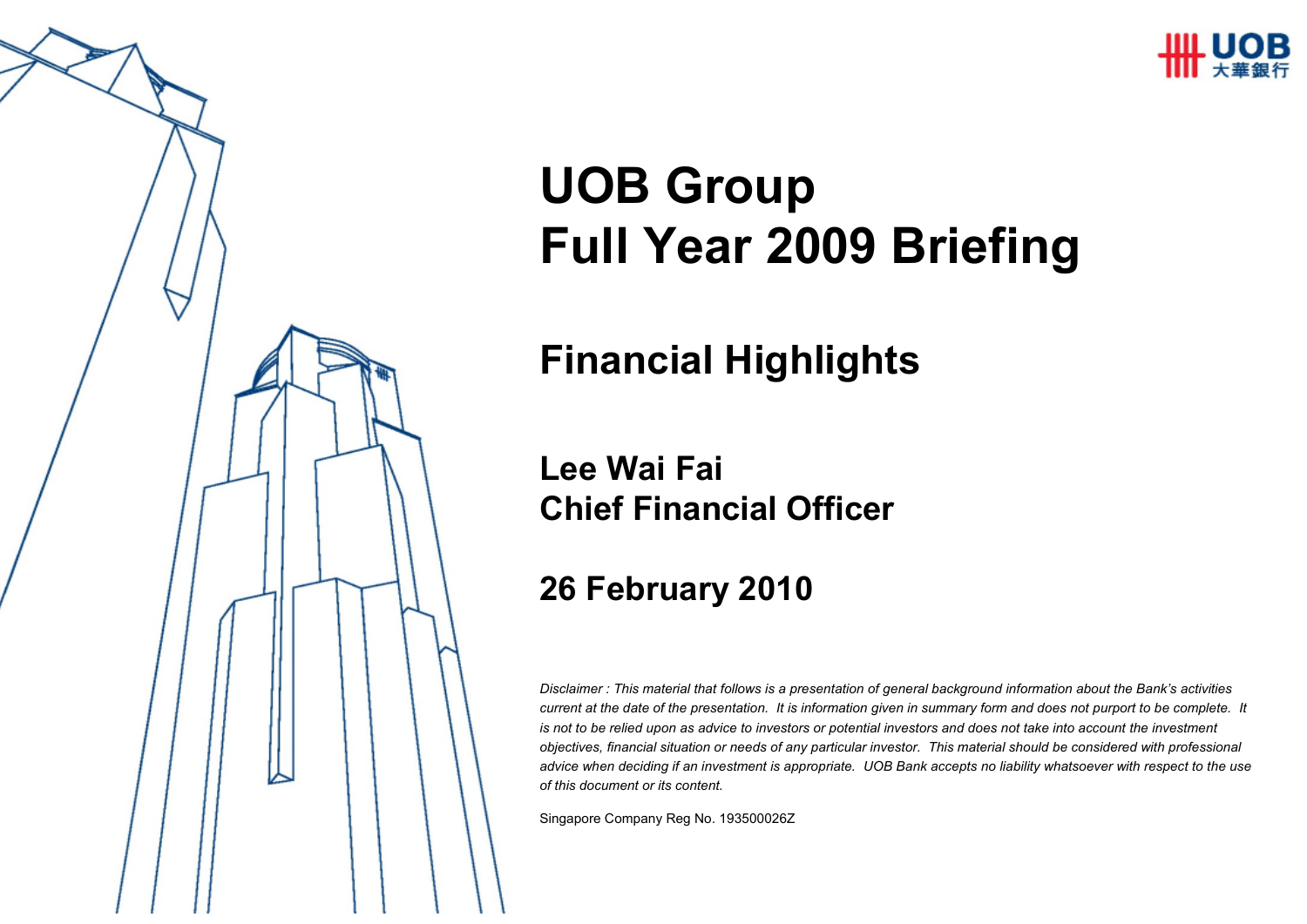### **Record Operating Profit of \$3.33 billion**



|                                      | 2009  | 2008  | $+ / (-)$ |
|--------------------------------------|-------|-------|-----------|
|                                      | \$m\$ | \$m\$ | $\%$      |
| Net interest income                  | 3,674 | 3,576 | 2.7       |
| Non-interest income                  | 1,732 | 1,675 | 3.4       |
| <b>Total income</b>                  | 5,405 | 5,250 | 3.0       |
| Less: Total expenses                 | 2,074 | 2,050 | 1.2       |
| <b>Operating profit</b>              | 3,331 | 3,200 | 4.1       |
| Less: Intangible assets amortised    | 10    | 11    | (3.4)     |
| Individual impairment - loans        | 604   | 324   | 86.5      |
| Individual impairment - other assets | 11    | 195   | (94.3)    |
| Collective impairment                | 506   | 288   | 75.5      |
| Add: Share of profit of associates   | 107   | 103   | 3.8       |
| Less: Tax & minority interests       | 404   | 548   | (26.2)    |
| <b>Net Profit After Tax (NPAT)</b>   | 1,902 | 1,937 | (1.8)     |
| NPAT growth at constant FX rate      |       |       | (1.3)     |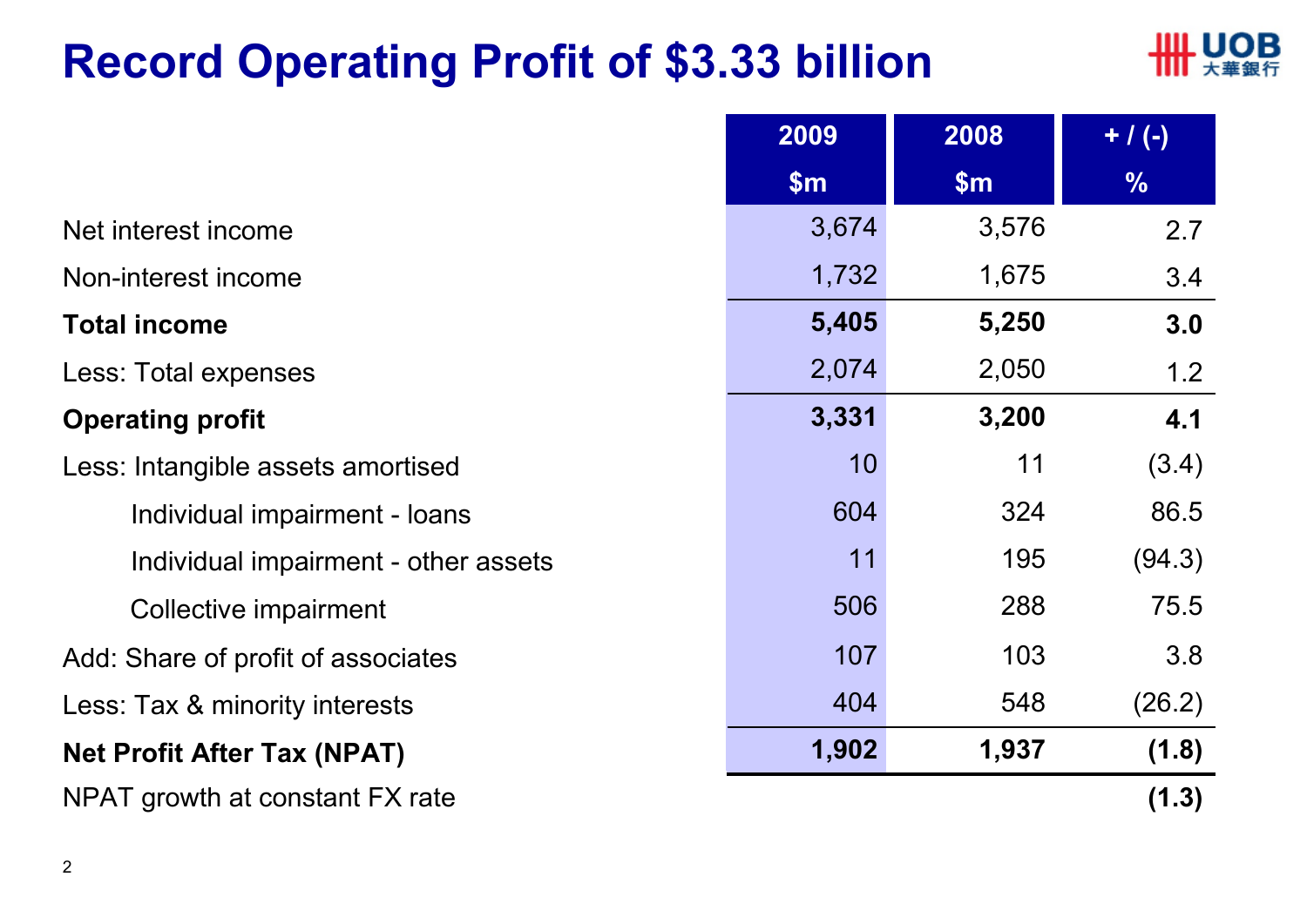### **Quarter on Quarter Profit up 4.3%**



|                                      | 4Q09         | <b>3Q09</b> | $+$ / (-)     | 4Q08  | $+ / (-)$     |
|--------------------------------------|--------------|-------------|---------------|-------|---------------|
|                                      | \$m\$        | \$m\$       | $\frac{9}{6}$ | \$m\$ | $\frac{0}{0}$ |
| Net interest income                  | 892          | 925         | (3.6)         | 957   | (6.9)         |
| Non-interest income                  | 350          | 396         | (11.6)        | 391   | (10.4)        |
| <b>Total income</b>                  | 1,242        | 1,322       | (6.0)         | 1,348 | (7.9)         |
| Less: Total expenses                 | 554          | 510         | 8.6           | 532   | 4.1           |
| <b>Operating profit</b>              | 688          | 812         | (15.2)        | 817   | (15.7)        |
| Less: Intangible assets amortised    | $\mathbf{3}$ | 3           | 1.7           | 2     | 14.2          |
| Individual impairment – loans        | 127          | 157         | (19.5)        | 182   | (30.4)        |
| Individual impairment – other assets | (23)         | 8           | (402.6)       | 94    | (124.7)       |
| Collective impairment                | (59)         | 70          | (184.6)       | 104   | (156.5)       |
| Add: Share of profit of associates   | 19           | 46          | (57.2)        | 14    | 38.5          |
| Less: Tax & minority interests       | 139          | 120         | 16.2          | 116   | 20.1          |
| <b>NPAT</b>                          | 522          | 500         | 4.3           | 332   | 57.2          |
| NPAT growth at constant FX rate      |              |             | 4.5           |       | 59.0          |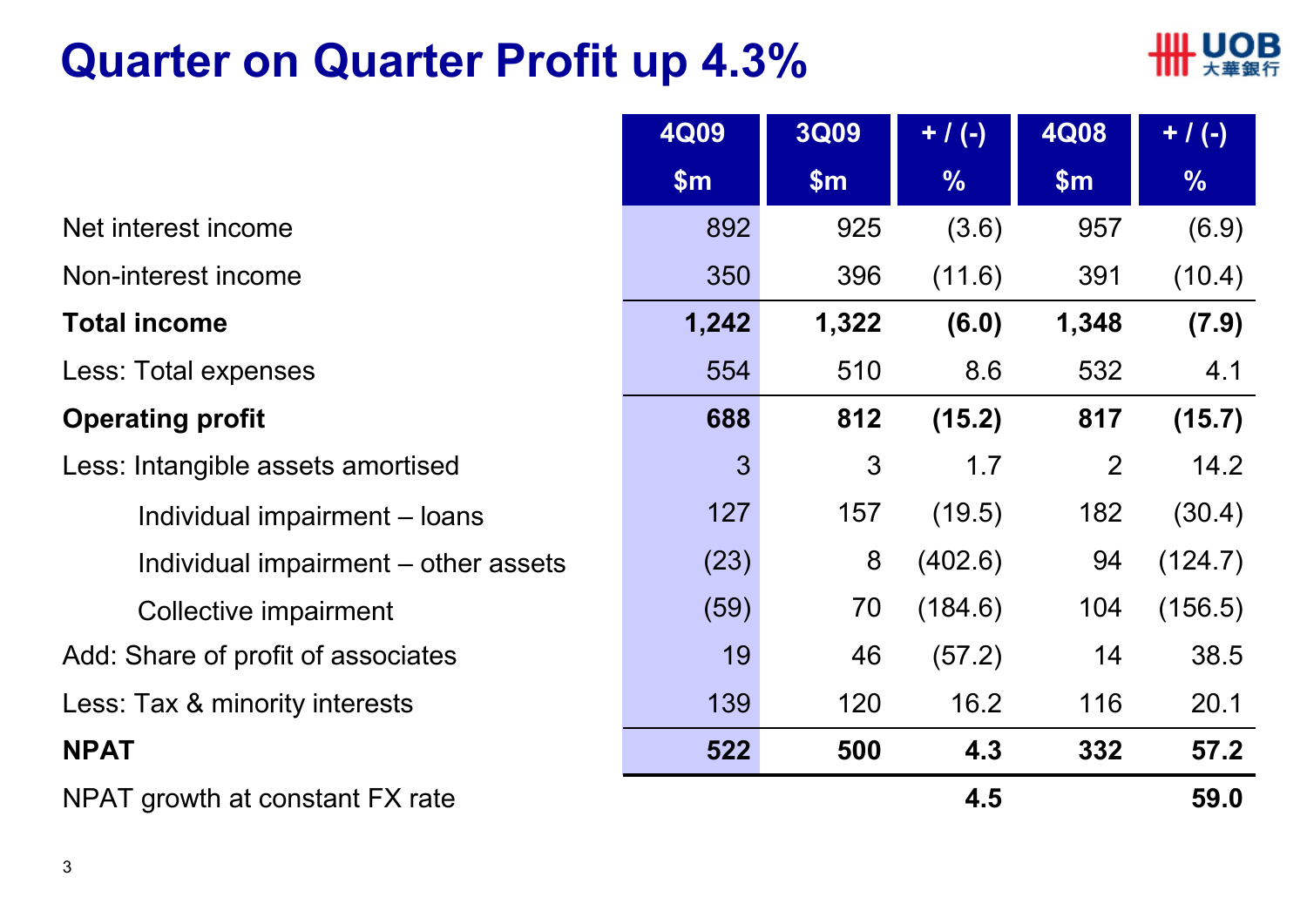#### LIOR **Net Interest Income & Margins remained steady**

#### **Net Interest Income and Margin**

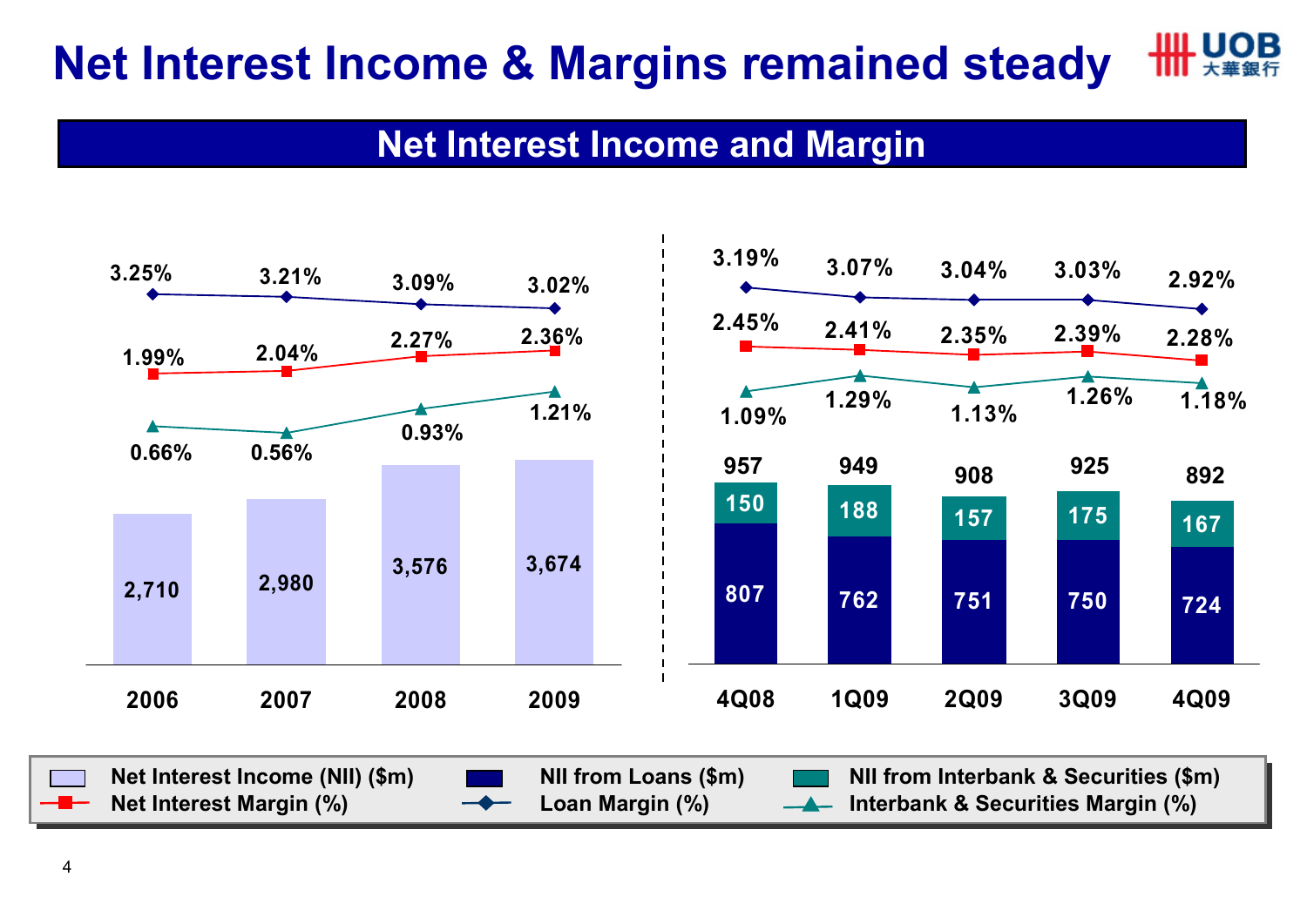#### **Higher Non-Interest Income Year-on-Year**



#### **Non-Interest Income (Non-NII) and Non-NII Ratio**

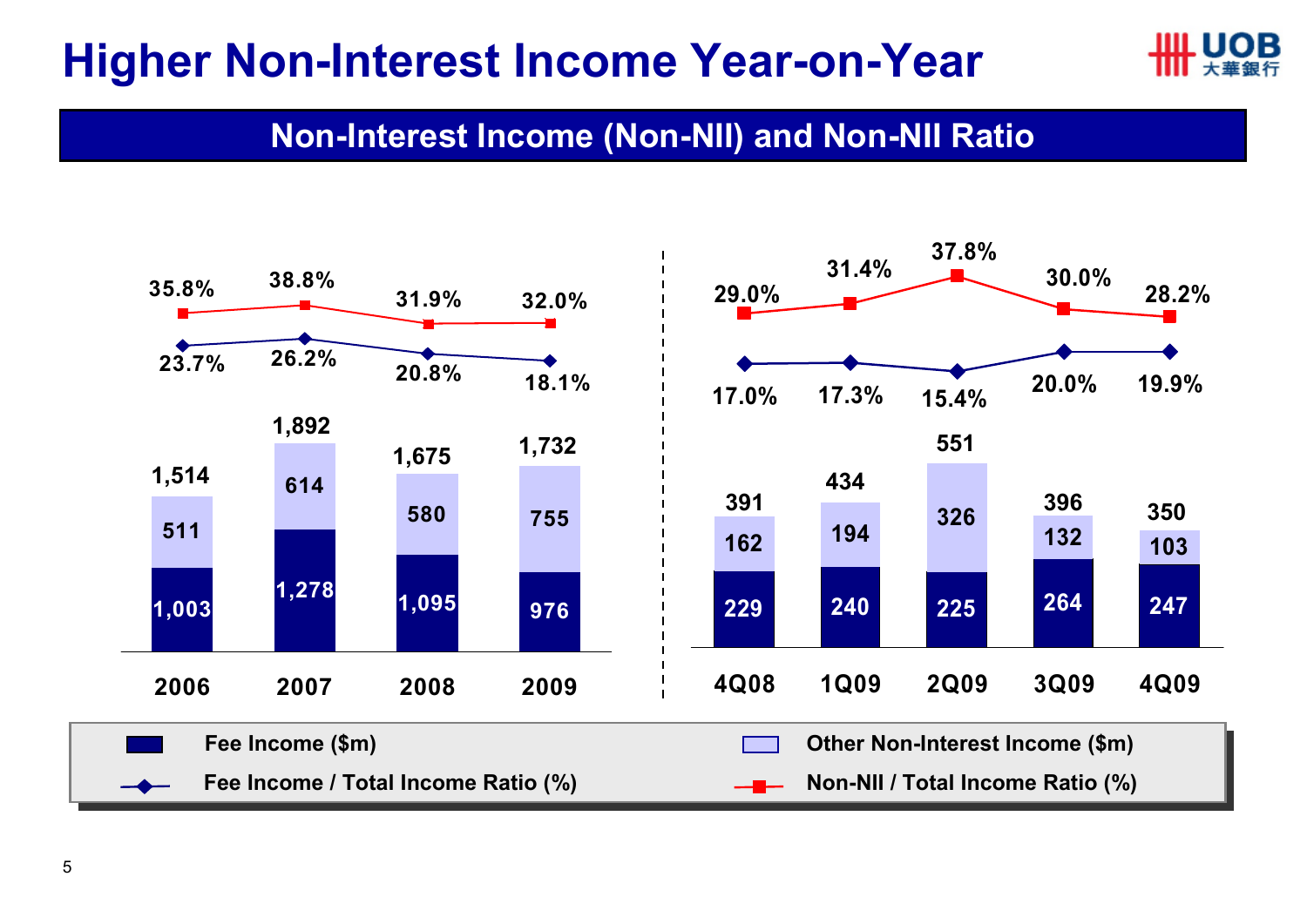### **Disciplined Cost Management**



#### **Operating Expenses and Expense / Income Ratio**

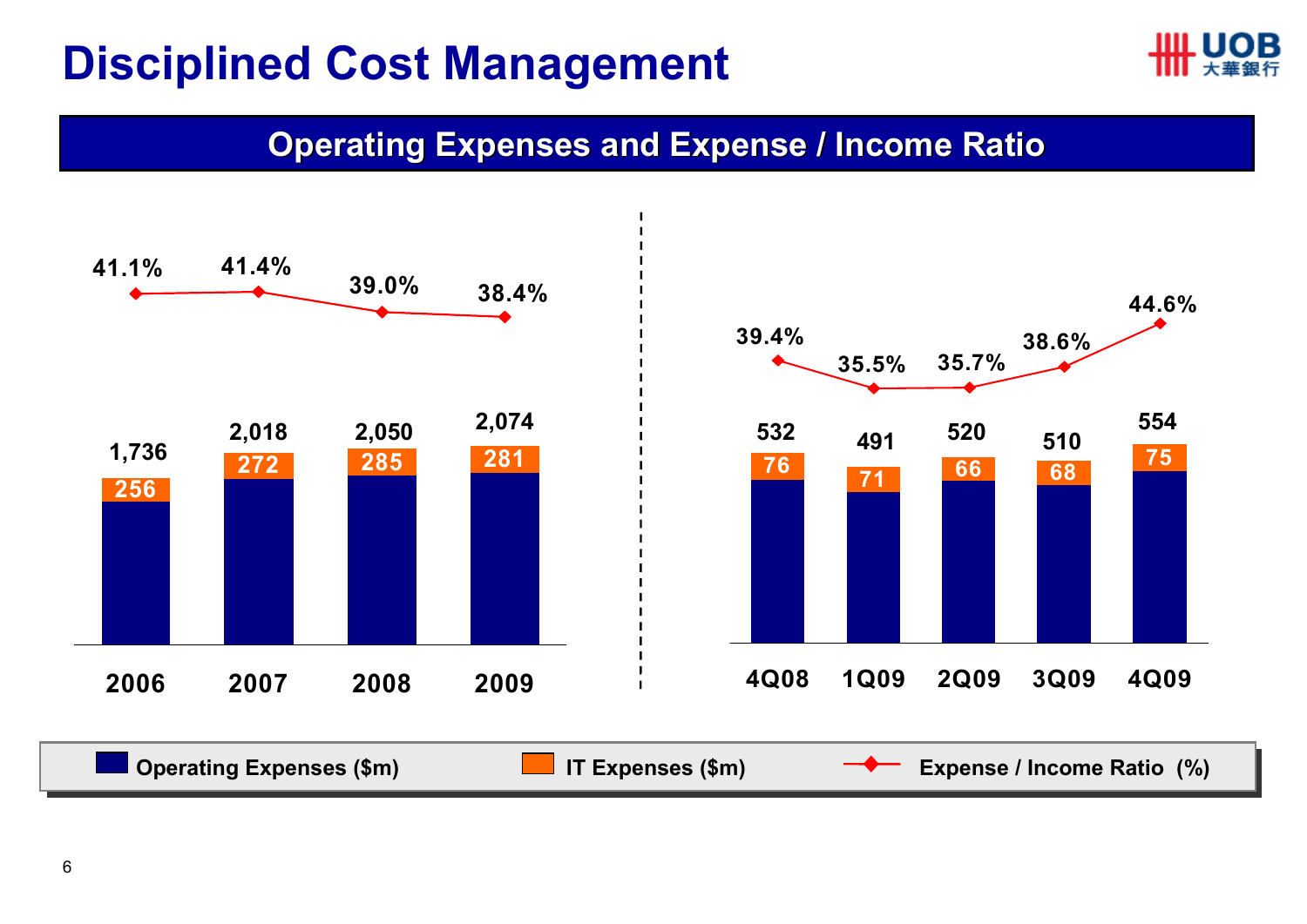#### **Prudent Provisioning Policy**



#### **Impairment Charges on Loans**



**Individual Impairment Charges on Loans (\$m) Individual Impairment Charges on Loans (\$m)** 

**Individual Impairment Charges on Loans / Average Gross Customer Loans (basis points) \***

**Total Impairment Charges on Loans / Average Gross Customer Loans (basis points) \***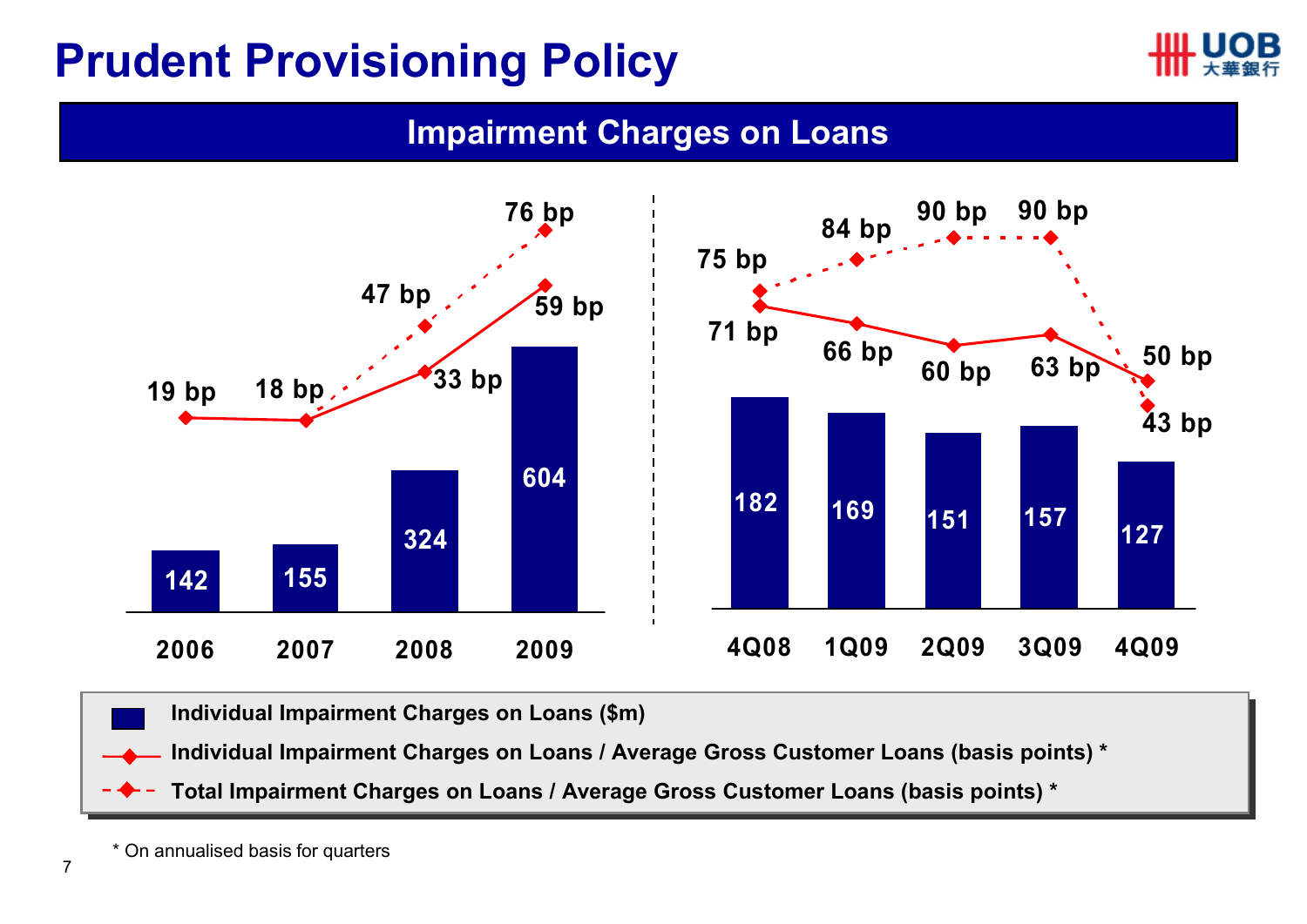#### **Broad Based Business Growth**





\* Before amortisation and impairment charges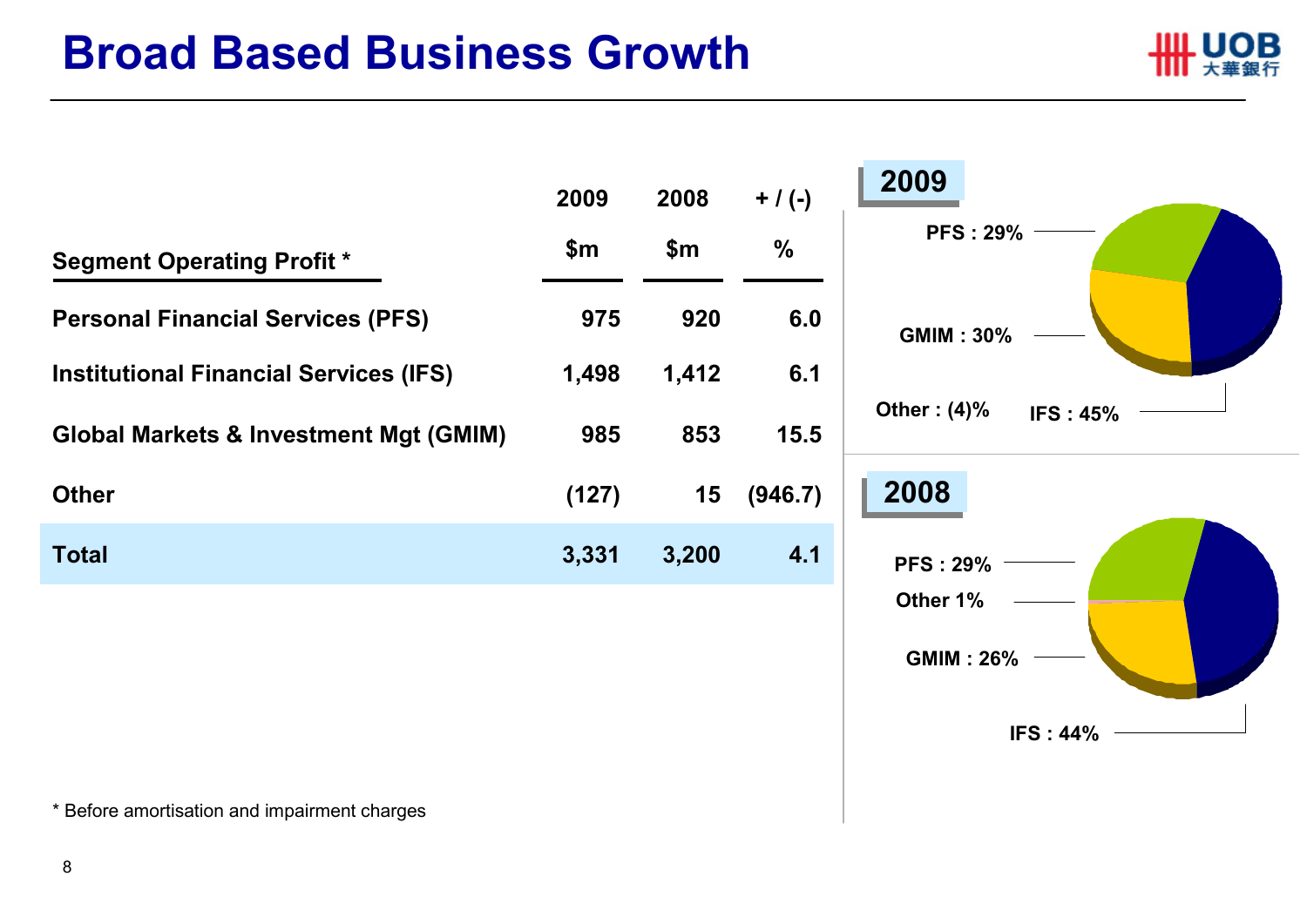## **Operating Growth in Singapore and Overseas**

|   | ШL UOB |
|---|--------|
| ш | 大華銀行   |

|                                  |       |       |           | At constant    | <b>ZUUY</b>              |
|----------------------------------|-------|-------|-----------|----------------|--------------------------|
|                                  | 2009  | 2008  | $+$ / (-) | <b>FX</b> rate | Singapore: 69%           |
| <b>Operating Profit *</b>        | \$m   | \$m   | $\%$      | $\frac{9}{6}$  | Malaysia: $11\%$ –       |
| <b>Singapore (including ACU)</b> | 2,308 | 2,230 | 3.5       | 3.5            | Thailand: 4%             |
|                                  |       |       |           |                | Indonesia: 5%            |
| <b>Total Overseas</b>            | 1,023 | 970   | 5.5       | 6.9            | <b>Greater China: 3%</b> |
| <b>Malaysia</b>                  | 361   | 330   | 9.2       | $12.2$         | Other: 8%                |
| <b>Thailand</b>                  | 144   | 165   | (12.6)    | (12.7)         | 2008                     |
| <b>Indonesia</b>                 | 172   | 124   | 38.1      | 40.5           |                          |
| <b>Greater China</b>             | 95    | 49    | 93.1      | 82.4           | Singapore: 70%           |
| <b>Other</b>                     | 251   | 301   | (16.5)    | (15.0)         | Malaysia: 10%            |
|                                  |       |       |           | 4.5            | Thailand: 5%             |
| <b>Total</b>                     | 3,331 | 3,200 | 4.1       |                | Indonesia: 4%            |
|                                  |       |       |           |                |                          |

**Other : 9%**

**Greater China : 2%**

\* Before amortisation and impairment charges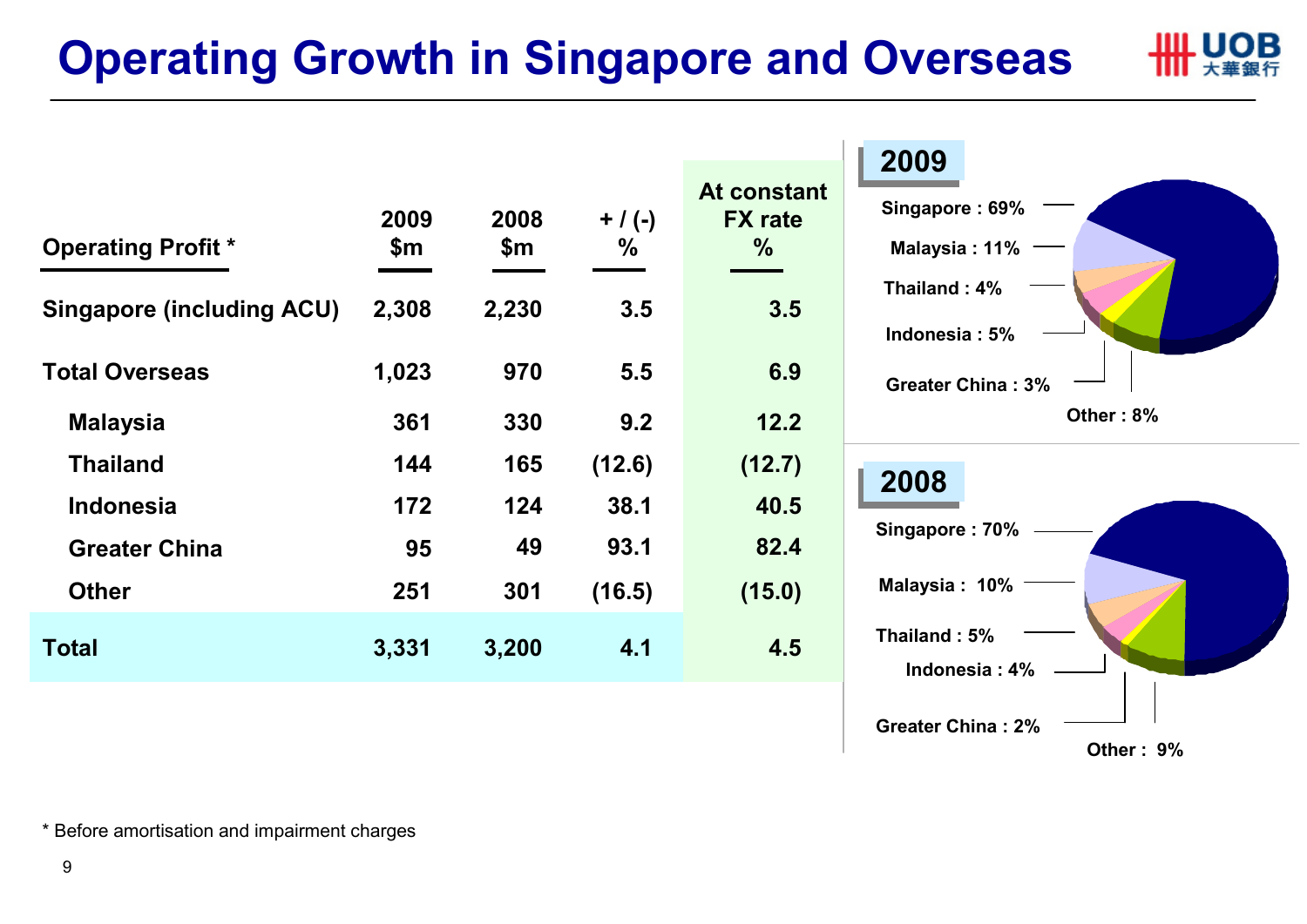#### **Stabilising Asset Quality**





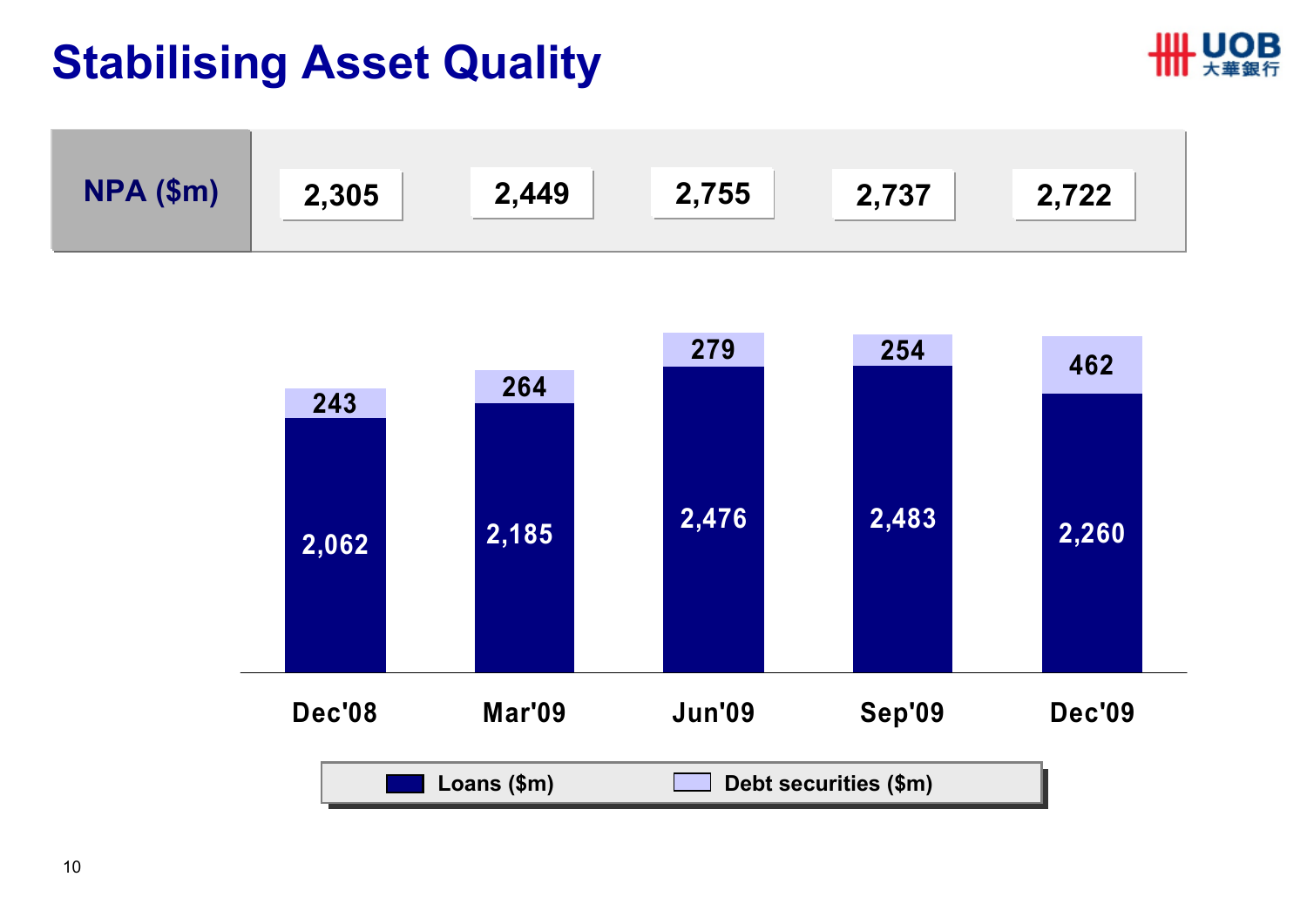## **Improved NPL amid recovering economies**



**LIOB** 

\* Debt securities and contingent assets are excluded from the computation.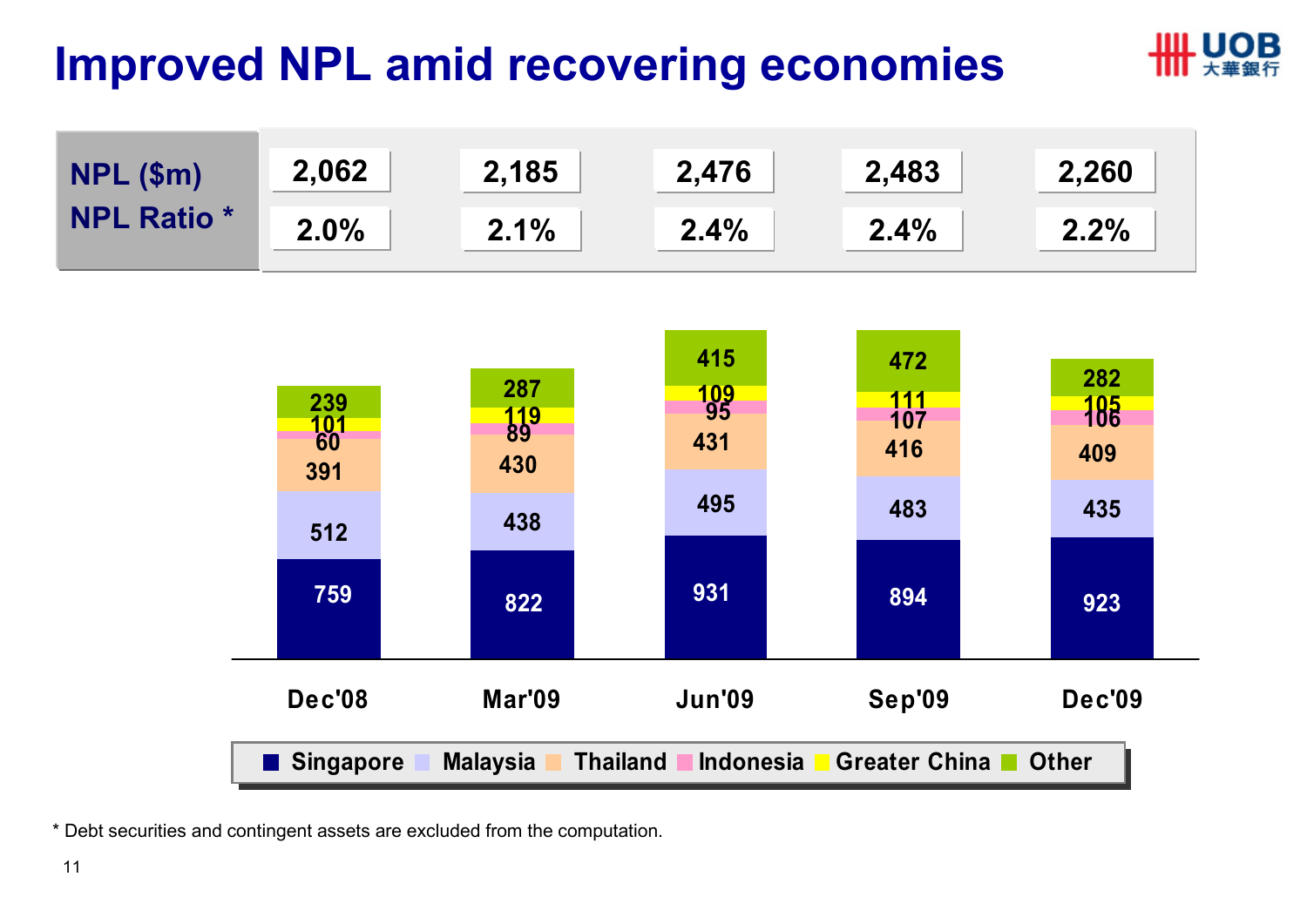#### **Movement in NPL**

|                            | 2009  | 2008  | <b>4Q09</b>               | <b>3Q09</b> |
|----------------------------|-------|-------|---------------------------|-------------|
|                            | \$m\$ | \$m\$ | $\mathsf{S}_{\mathsf{m}}$ | \$m\$       |
| <b>Opening Balance</b>     | 2,062 | 1,713 | 2,483                     | 2,476       |
| New / Existing             | 1,155 | 982   | 298                       | 347         |
| Write-off                  | (377) | (172) | (167)                     | (90)        |
| Payment / Declassification | (580) | (461) | (354)                     | (250)       |
| <b>Closing Balance</b>     | 2,260 | 2,062 | 2,260                     | 2,483       |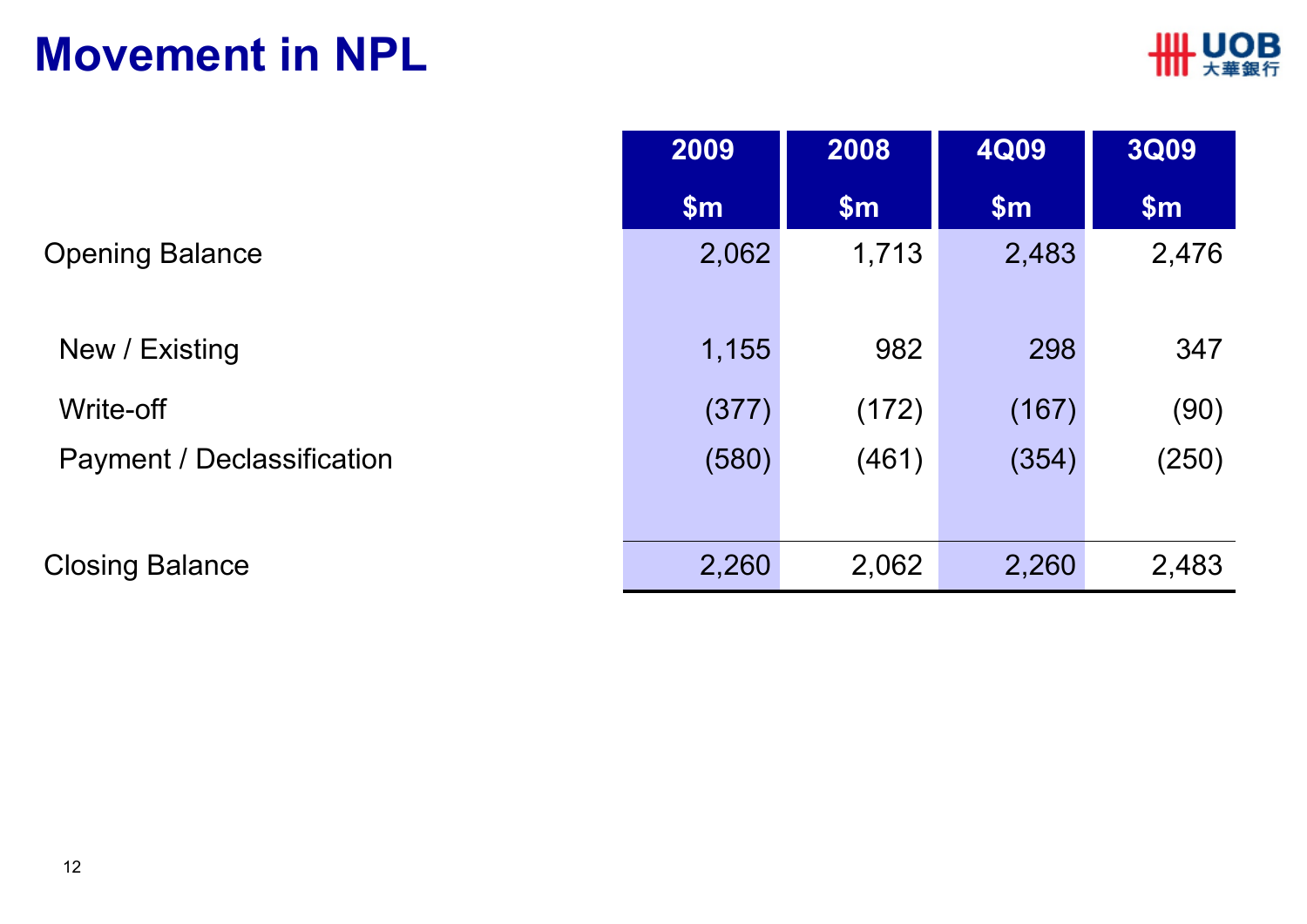### **Adequate Impairment Coverage**



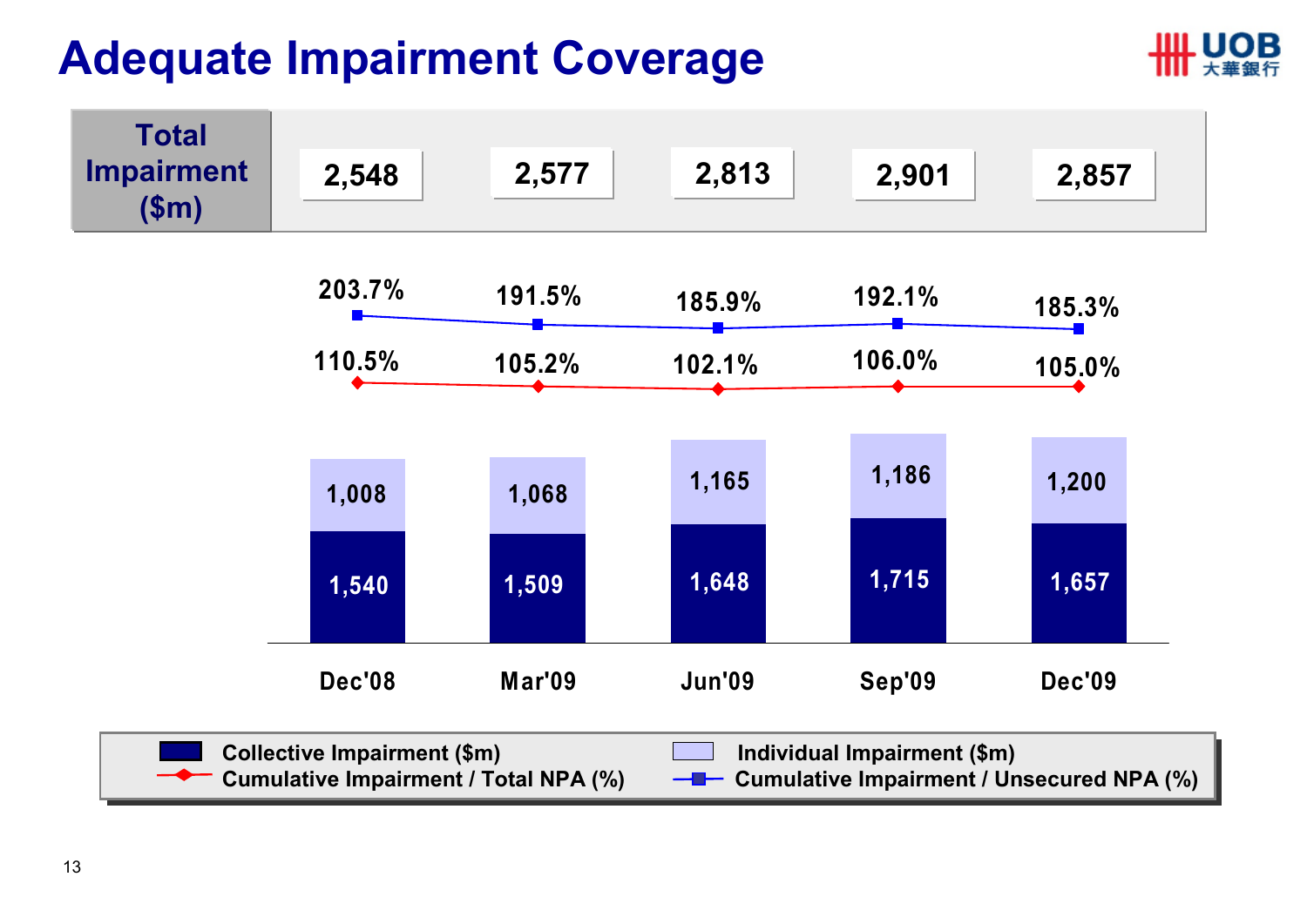#### **Higher Customer Loans and Deposits**



**Customer Loans, Deposits and L/D Ratio**

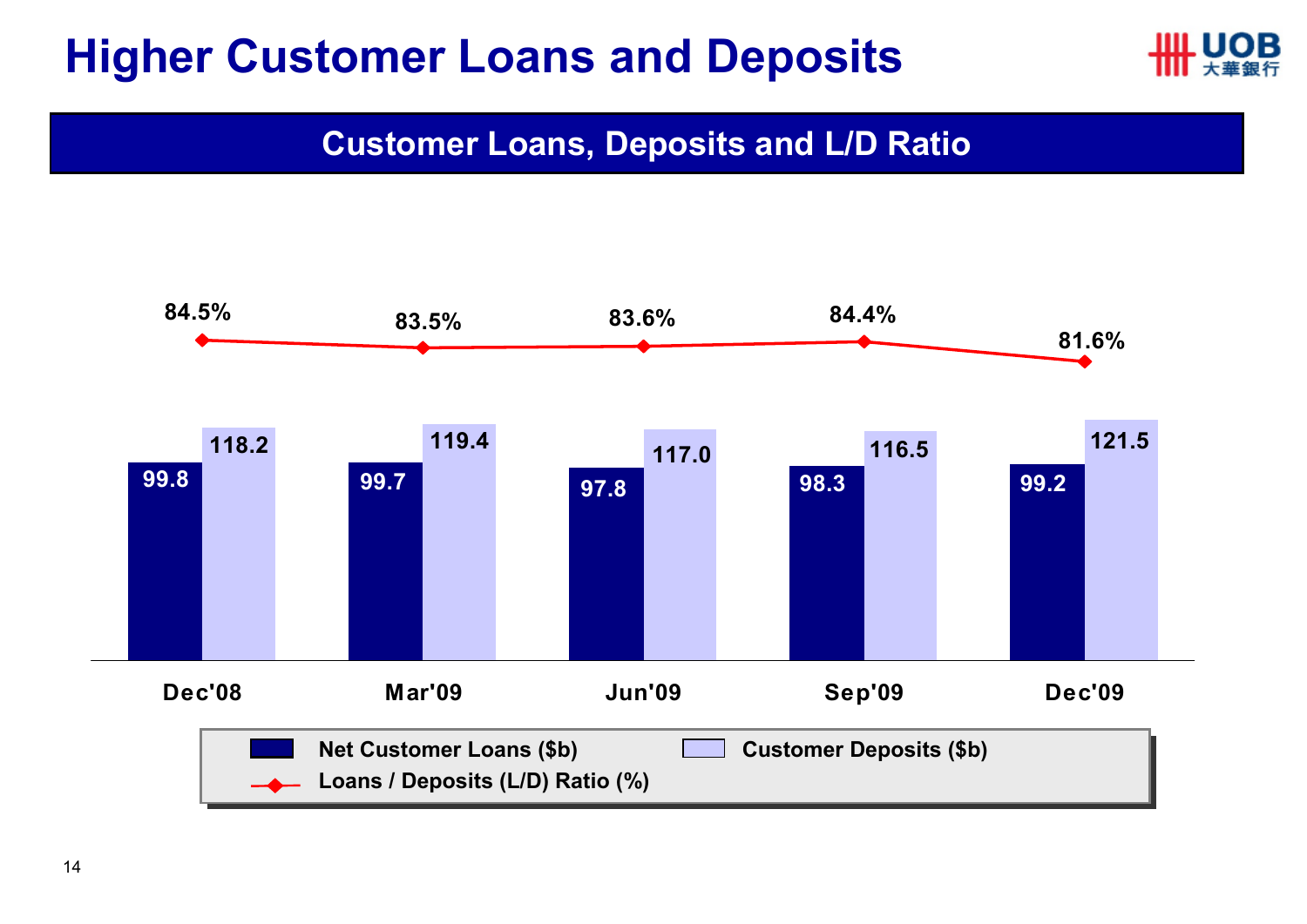### **Singapore (incl ACU) – Summarised P/L**



|                                    | 2009          | 2008              | $+$ /(-)      | <b>4Q09</b>       | <b>3Q09</b>       | $+$ /(-)      |
|------------------------------------|---------------|-------------------|---------------|-------------------|-------------------|---------------|
|                                    | $\sqrt{\$'}m$ | \$ <sup>'</sup> m | $\frac{0}{6}$ | \$ <sup>'</sup> m | \$ <sup>'</sup> m | $\frac{0}{0}$ |
| Net interest income                | 2,300         | 2,156             | 6.7           | 551               | 573               | (3.8)         |
| Non-interest income                | 1,223         | 1,225             | (0.2)         | 244               | 276               | (11.9)        |
| <b>Total income</b>                | 3,522         | 3,380             | 4.2           | 794               | 849               | (6.4)         |
| Less: Total expenses               | 1,214         | 1,150             | 5.6           | 318               | 291               | 9.1           |
| <b>Operating profit</b>            | 2,308         | 2,230             | 3.5           | 476               | 558               | (14.5)        |
| Less: Total impairment charges     | 814           | 423               | 92.6          | (40)              | 179               | (122.2)       |
| Add: Share of profit of associates | 100           | 100               | 0.8           | 21                | 43                | (50.6)        |
| Net profit before tax              | 1,594         | 1,907             | (16.4)        | 537               | 421               | 27.5          |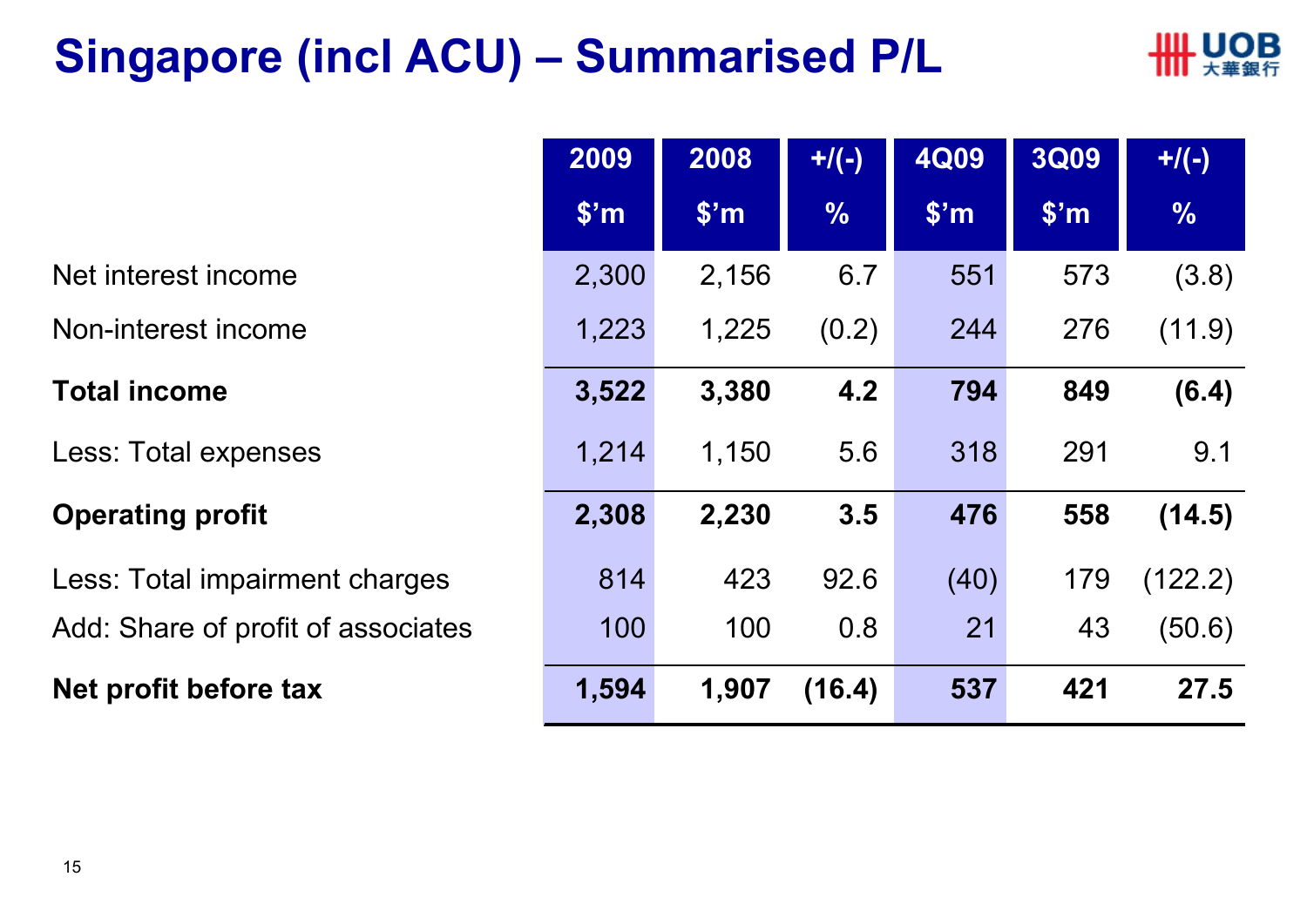## **Singapore (incl ACU) – Key Financial Indicators**

|                               | 2009          | 2008          | $+$ /(-) | <b>4Q09</b>   | <b>3Q09</b>   | $+$ /(-) |
|-------------------------------|---------------|---------------|----------|---------------|---------------|----------|
|                               | $\frac{1}{2}$ | $\frac{9}{6}$ | % pt     | $\frac{0}{0}$ | $\frac{1}{2}$ | % pt     |
| Net interest margin           | 2.06          | 2.00          | 0.06     | 2.00          | 2.07          | (0.07)   |
| Non-NII / Total income        | 34.7          | 36.2          | (1.5)    | 30.7          | 32.6          | (1.9)    |
| Expense / Total income        | 34.5          | 34.0          | 0.5      | 40.0          | 34.3          | 5.7      |
| Customer loans (net) $-$ \$'m | 65,637        | 63,451        | 3.4%     | 65,637        | 65,145        | 0.8%     |
| Loans / Deposits              | 74.1          | 70.7          | 3.4      | 74.1          | 75.1          | (1.0)    |
| <b>NPL</b> ratio              | 1.4           | 1.2           | 0.2      | 1.4           | 1.3           | 0.1      |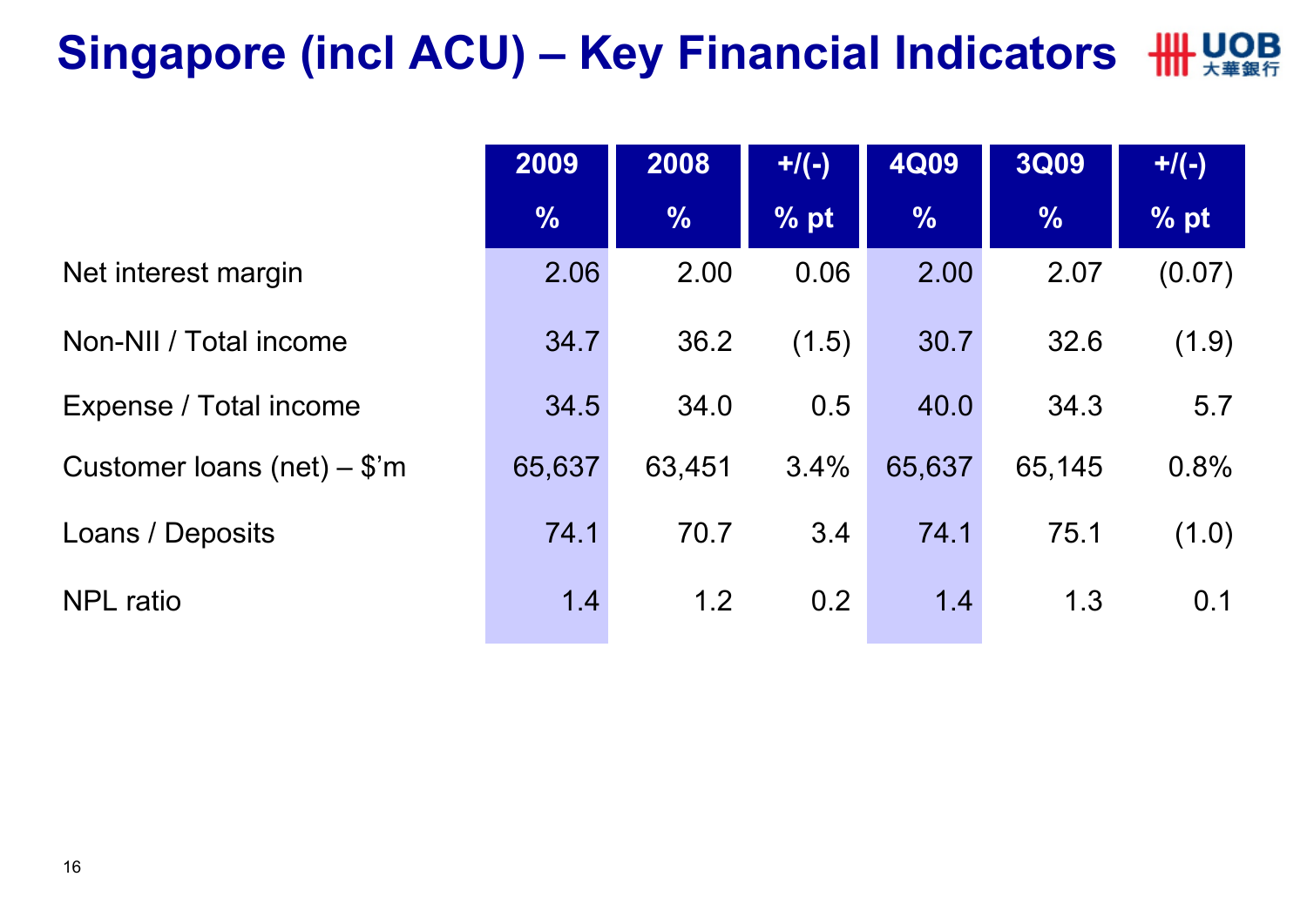#### **Malaysia – Summarised P/L**



|                                    | 2009  | 2008           | $+$ /(-)      | <b>4Q09</b> | <b>3Q09</b> | $+/(-)$       |
|------------------------------------|-------|----------------|---------------|-------------|-------------|---------------|
|                                    | RM'm  | RM'm           | $\frac{1}{2}$ | RM'm        | RM'm        | $\frac{9}{6}$ |
| Net interest income                | 961   | 987            | (2.6)         | 242         | 241         | 0.4           |
| Non-interest income                | 426   | 310            | 37.4          | 103         | 88          | 17.0          |
| <b>Total income</b>                | 1,387 | 1,297          | 6.9           | 345         | 329         | 4.9           |
| Less: Total expenses               | 511   | 516            | (1.0)         | 159         | 115         | 38.3          |
| <b>Operating profit</b>            | 876   | 781            | 12.2          | 186         | 214         | (13.1)        |
| Less: Total impairment charges     | 216   | 227            | (4.8)         | 72          | 28          | 157.1         |
| Add: Share of profit of associates | (4)   | $\overline{4}$ | (200.0)       | (8)         | 1           | (900.0)       |
| Net profit before tax              | 656   | 558            | 17.6          | 106         | 187         | (43.3)        |
| Net profit before tax (S\$m)       | 271   | 235            | 15.2          | 44          | 76          | (42.8)        |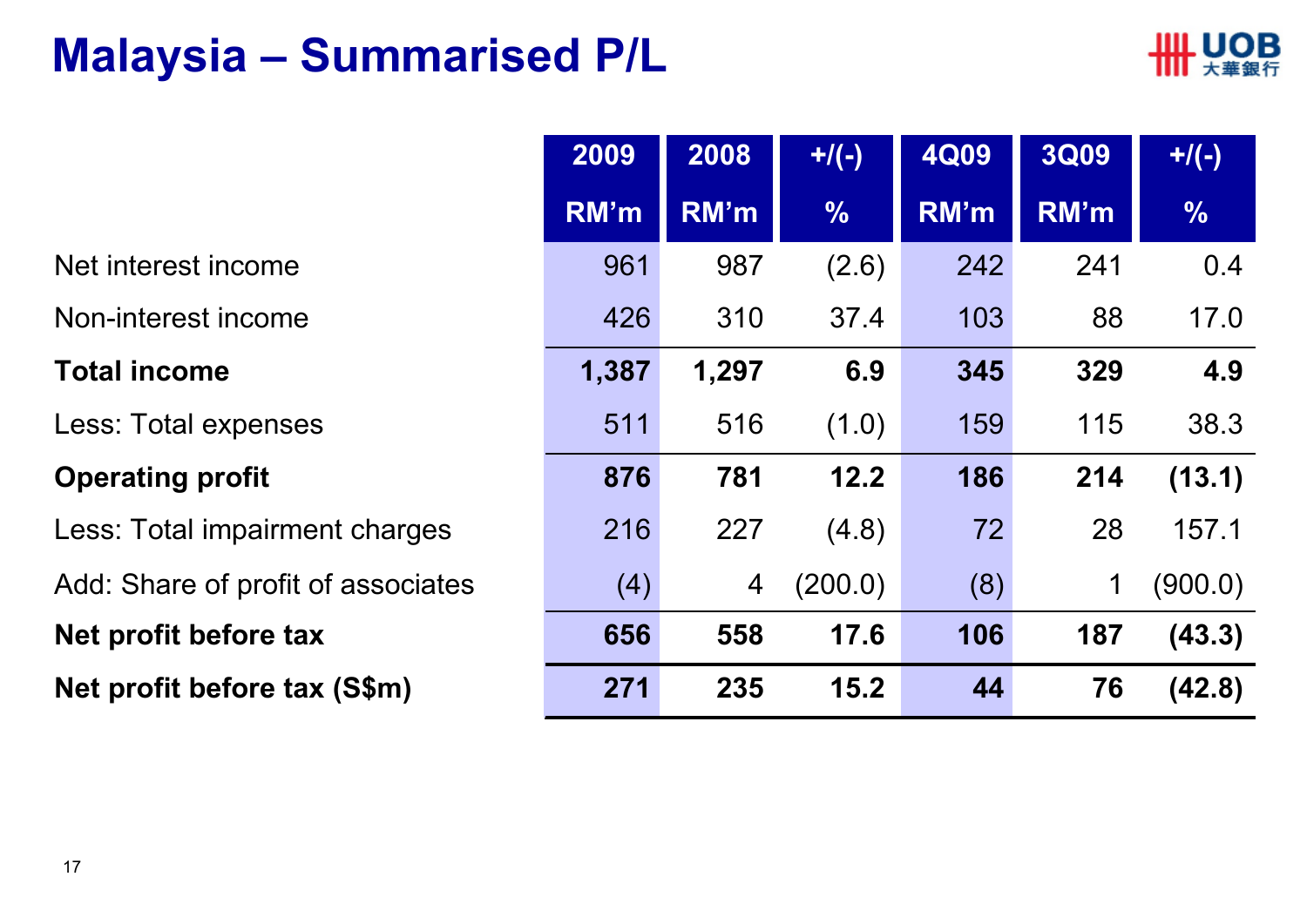### **Malaysia – Key Financial Indicators**



|                             | 2009          | 2008          | $+/(-)$ | <b>4Q09</b>   | <b>3Q09</b>   | $+$ /(-) |
|-----------------------------|---------------|---------------|---------|---------------|---------------|----------|
|                             | $\frac{0}{0}$ | $\frac{9}{6}$ | % pt    | $\frac{1}{2}$ | $\frac{9}{6}$ | % pt     |
| Net interest margin         | 2.37          | 2.56          | (0.19)  | 2.23          | 2.36          | (0.13)   |
| Non-NII / Total income      | 30.7          | 23.9          | 6.8     | 29.9          | 26.7          | 3.2      |
| Expense / Total income      | 36.8          | 39.8          | (3.0)   | 46.1          | 35.0          | 11.1     |
| Customer loans (net) – RM'm | 28,851        | 28,313        | 1.9%    | 28,851        | 28,030        | 2.9%     |
| Loans / Deposits            | 91.3          | 94.3          | (3.0)   | 91.3          | 97.7          | (6.4)    |
| <b>NPL</b> ratio            | 3.5           | 4.2           | (0.7)   | 3.5           | 4.1           | (0.6)    |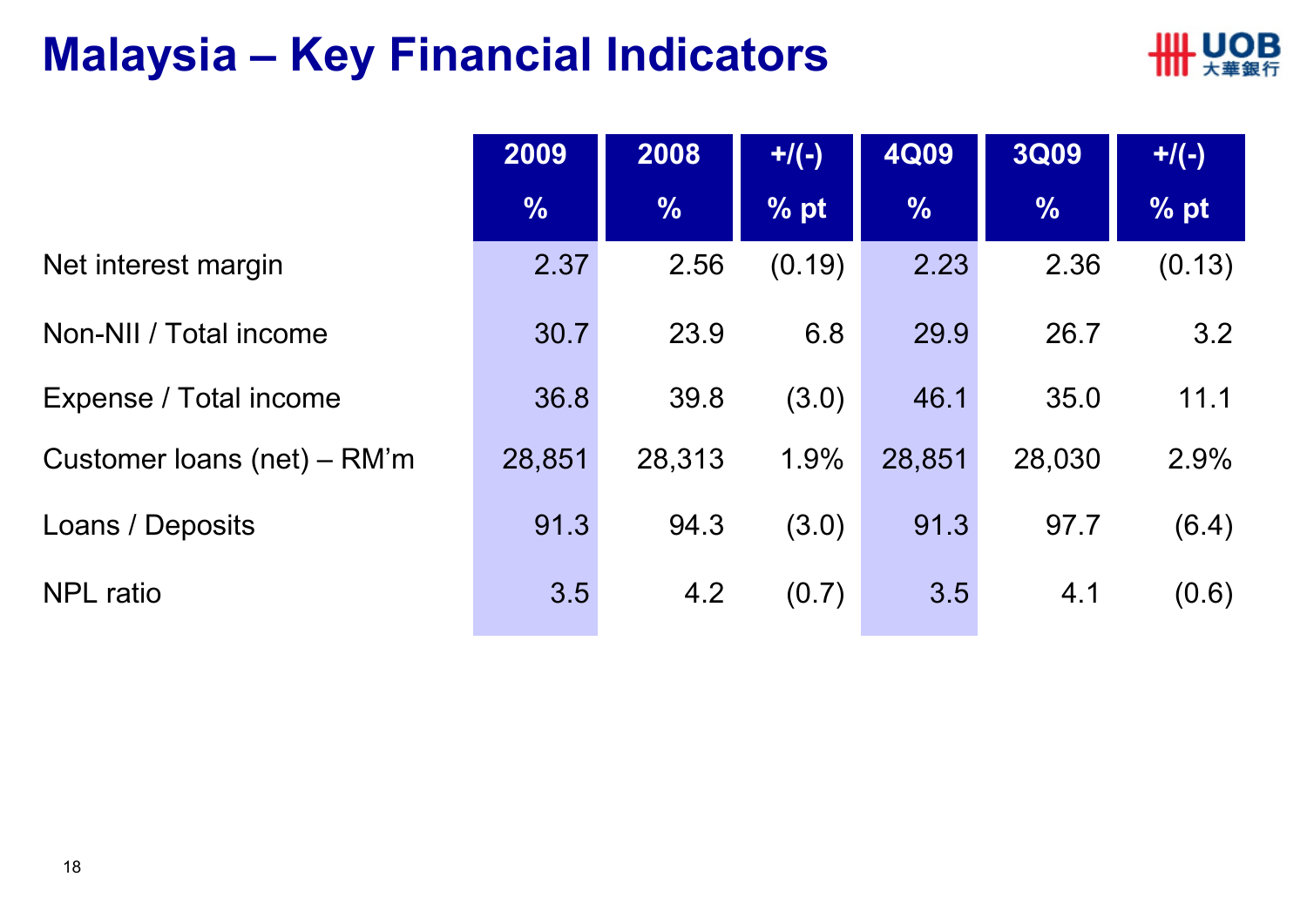#### **Thailand – Summarised P/L**



|                                    | 2009         | 2008   | $+$ /(-)      | <b>4Q09</b>  | <b>3Q09</b> | $+$ /(-)      |
|------------------------------------|--------------|--------|---------------|--------------|-------------|---------------|
|                                    | <b>THB'm</b> | THB'm  | $\frac{0}{0}$ | <b>THB'm</b> | THB'm       | $\frac{0}{0}$ |
| Net interest income                | 7,013        | 7,578  | (7.5)         | 1,764        | 1,795       | (1.7)         |
| Non-interest income                | 2,790        | 3,292  | (15.2)        | 617          | 696         | (11.4)        |
| <b>Total income</b>                | 9,803        | 10,870 | (9.8)         | 2,381        | 2,491       | (4.4)         |
| Less: Total expenses               | 6,404        | 6,977  | (8.2)         | 1,599        | 1,598       | 0.1           |
| <b>Operating profit</b>            | 3,399        | 3,893  | (12.7)        | 782          | 893         | (12.4)        |
| Less: Total impairment charges     | 1,578        | 2,134  | (26.1)        | 464          | 487         | (4.7)         |
| Add: Share of profit of associates | 9            | 23     | (60.9)        | 10           | $\mathbf 1$ | 900.0         |
| Net profit before tax              | 1,830        | 1,782  | 2.7           | 328          | 407         | (19.4)        |
| Net profit before tax (S\$m)       | 78           | 77     | 1.4           | 14           | 17          | (20.3)        |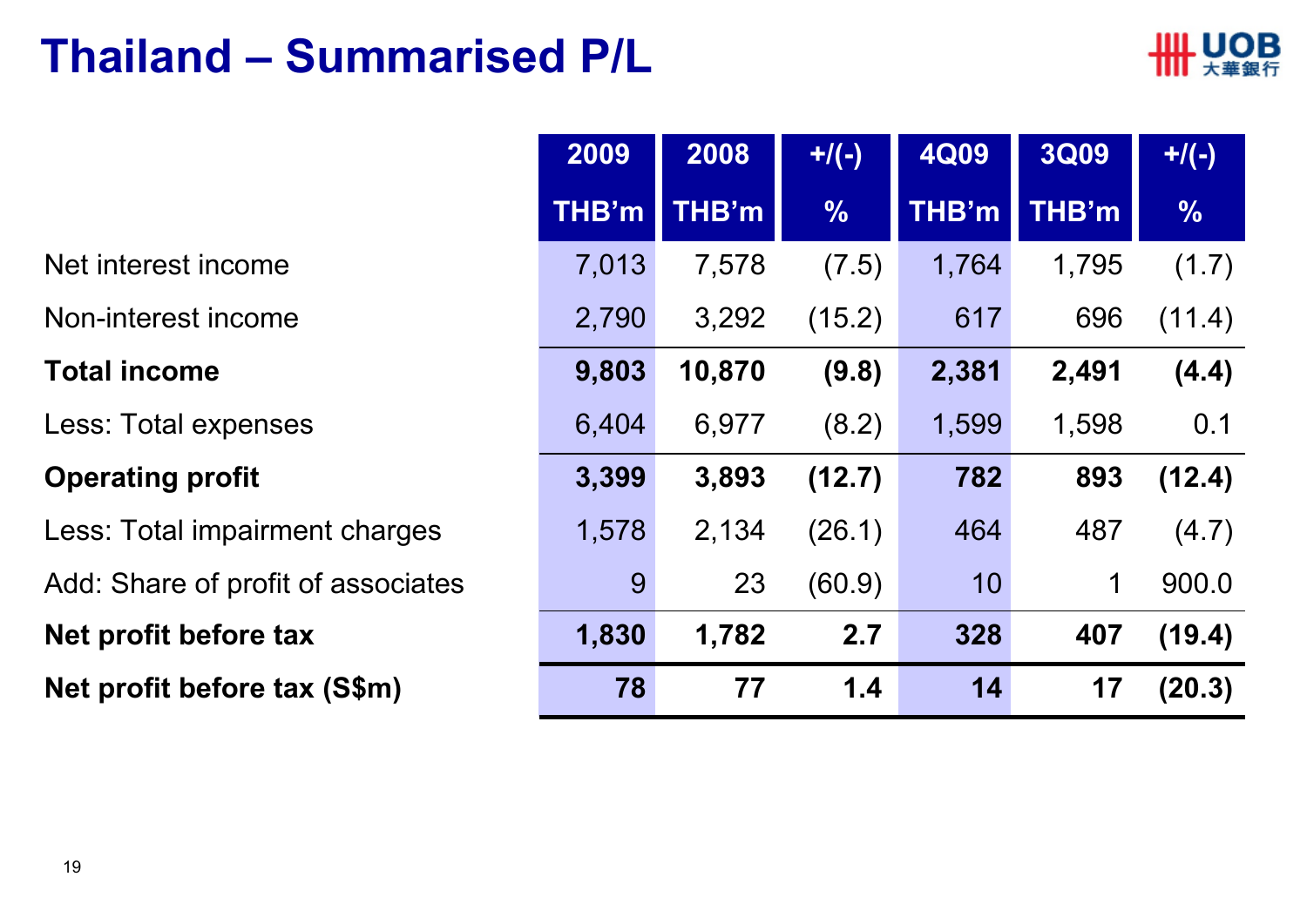#### **Thailand – Key Financial Indicators**



|                              | 2009          | 2008          | $+$ /(-)   | <b>4Q09</b>   | <b>3Q09</b>   | $+$ /(-)      |
|------------------------------|---------------|---------------|------------|---------------|---------------|---------------|
|                              | $\frac{0}{6}$ | $\frac{0}{0}$ | % pt       | $\frac{1}{2}$ | $\frac{0}{0}$ | $\sqrt{2}$ pt |
| Net interest margin          | 3.80          | 4.08          | (0.28)     | 3.79          | 4.01          | (0.22)        |
| Non-NII / Total income       | 28.5          | 30.3          | (1.8)      | 25.9          | 27.9          | (2.0)         |
| Expense / Total income       | 65.3          | 64.2          | 1.1        | 67.2          | 64.2          | 3.0           |
| Customer loans (net) – THB'm | 137,547       | 153,971       | $(10.7)\%$ | 137,547       | 136,100       | 1.1%          |
| Loans / Deposits             | 90.5          | 94.1          | (3.6)      | 90.5          | 88.8          | 1.7           |
| <b>NPL</b> ratio             | 6.1           | 5.3           | 0.8        | 6.1           | 6.3           | (0.2)         |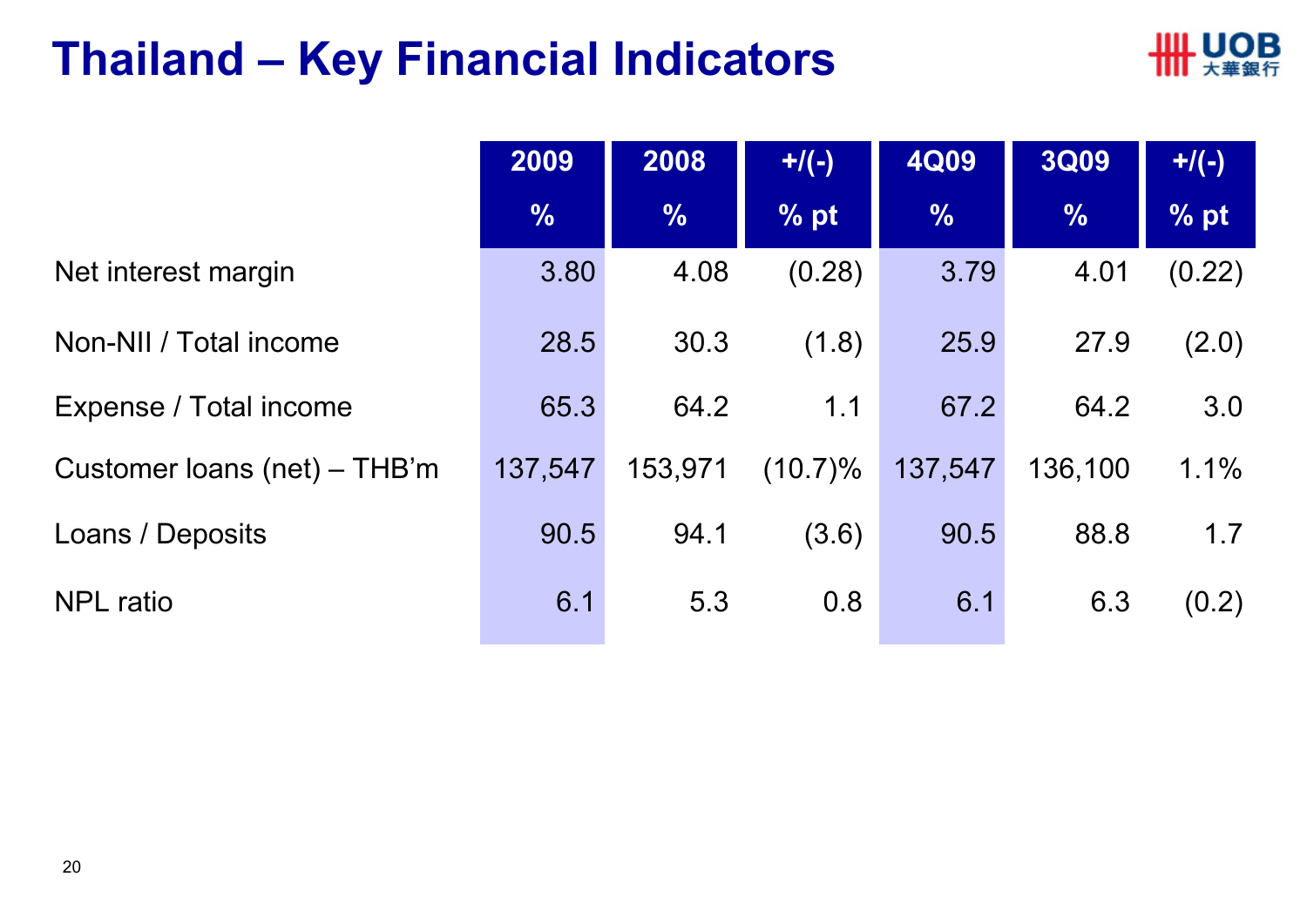#### **Indonesia – Summarised P/L**



61.9

**7.8**

(12.8)

**(4.5)**

1.5

(6.1)

|                                | 2009         | 2008         | $+$ /(-)      | 4Q09         | <b>3Q09</b>  | $+$ /(-)      |
|--------------------------------|--------------|--------------|---------------|--------------|--------------|---------------|
|                                | <b>IDR'b</b> | <b>IDR'b</b> | $\frac{0}{6}$ | <b>IDR'b</b> | <b>IDR'b</b> | $\frac{0}{0}$ |
| Net interest income            | 1,918        | 1,600        | 19.9          | 463          | 493          | (6.1)         |
| Non-interest income            | 649          | 397          | 63.5          | 138          | 136          | 1.5           |
| <b>Total income</b>            | 2,567        | 1,997        | 28.5          | 601          | 629          | (4.5)         |
| Less: Total expenses           | 1,339        | 1,123        | 19.2          | 326          | 374          | (12.8)        |
| <b>Operating profit</b>        | 1,228        | 874          | 40.5          | 275          | 255          | 7.8           |
| Less: Total impairment charges | 133          | 128          | 3.9           | 34           | 21           | 61.9          |
| Net profit before tax          | 1,095        | 746          | 46.8          | 241          | 234          | 3.0           |
| Net profit before tax (S\$m)   | 153          | 107          | 44.1          | 36           | 34           | 4.9           |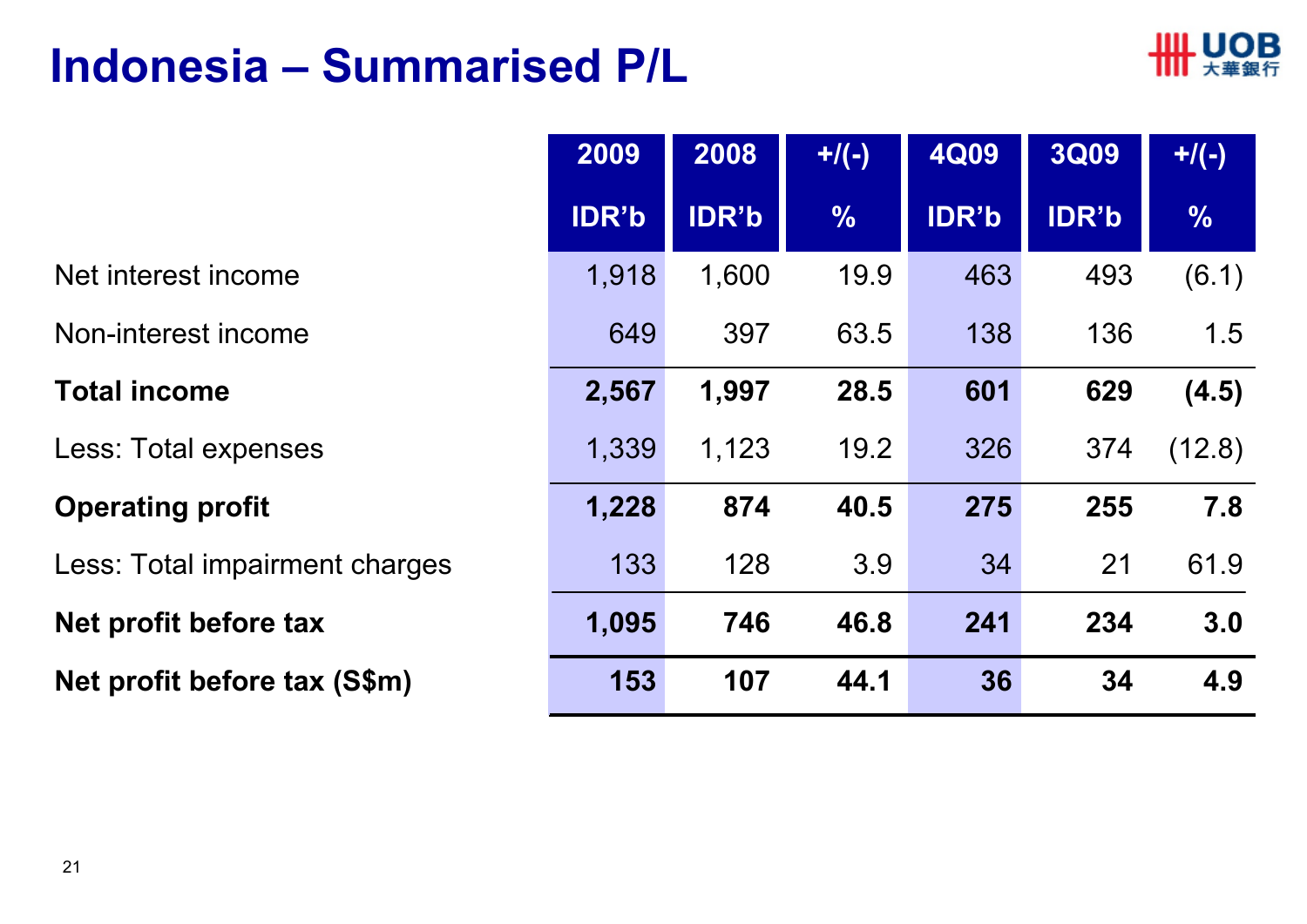#### **Indonesia – Key Financial Indicators**



|                              | 2009          | 2008          | $+$ /(-)  | <b>4Q09</b>   | <b>3Q09</b>   | $+$ /(-) |
|------------------------------|---------------|---------------|-----------|---------------|---------------|----------|
|                              | $\frac{0}{6}$ | $\frac{9}{6}$ | % pt      | $\frac{9}{6}$ | $\frac{0}{6}$ | % pt     |
| Net interest margin          | 6.40          | 6.07          | 0.33      | 6.47          | 6.49          | (0.02)   |
| Non-NII / Total income       | 25.3          | 19.9          | 5.4       | 23.0          | 21.6          | 1.4      |
| Expense / Total income       | 52.2          | 56.2          | (4.0)     | 54.2          | 59.5          | (5.3)    |
| Customer loans (net) – IDR'b | 22,977        | 23,542        | $(2.4)\%$ | 22,977        | 22,485        | 2.2%     |
| Loans / Deposits             | 87.6          | 92.4          | (4.8)     | 87.6          | 89.4          | (1.8)    |
| <b>NPL</b> ratio             | 3.0           | 1.9           | 1.1       | 3.0           | 3.2           | (0.2)    |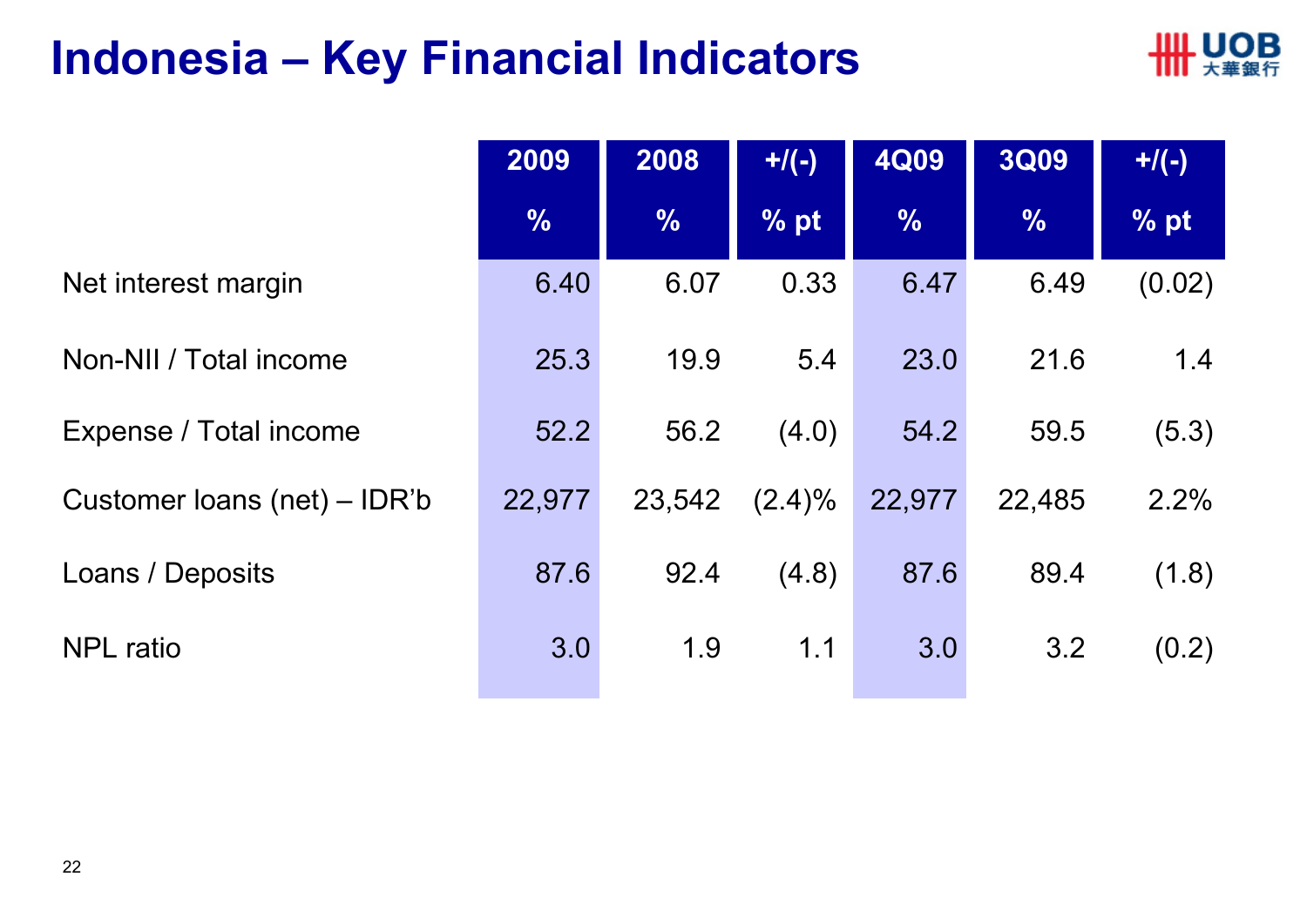#### **China – Summarised P/L**



|                                    | 2009         | 2008                     | $+$ /(-)      | <b>4Q09</b> | <b>3Q09</b>    | $+$ /(-)      |
|------------------------------------|--------------|--------------------------|---------------|-------------|----------------|---------------|
|                                    | <b>CNY'm</b> | CNY'm                    | $\frac{9}{6}$ | CNY'm       | CNY'm          | $\frac{0}{6}$ |
| Net interest income                | 374          | 484                      | (22.7)        | 84          | 91             | (7.7)         |
| Non-interest income *              | 35           | 96                       | (63.5)        | 9           | 11             | (18.2)        |
| <b>Total income</b>                | 409          | 580                      | (29.5)        | 93          | 102            | (8.8)         |
| Less: Total expenses               | 255          | 245                      | 4.1           | 74          | 67             | 10.4          |
| <b>Operating profit</b>            | 154          | 335                      | (54.0)        | 19          | 35             | (45.7)        |
| Less: Total impairment charges     | 40           | 136                      | (70.6)        | 39          | (5)            | <b>NM</b>     |
| Add: Share of profit of associates | $\mathbf{3}$ | $\overline{\phantom{a}}$ | <b>NM</b>     | (1)         | $\overline{2}$ | (150.0)       |
| Net profit before tax              | 117          | 199                      | (41.2)        | (21)        | 42             | (150.0)       |
| Net profit before tax (S\$m)       | 26           | 39                       | (34.8)        | (4)         | 9              | (149.2)       |

\* Excluding the revaluation gain/loss on the USD capital injection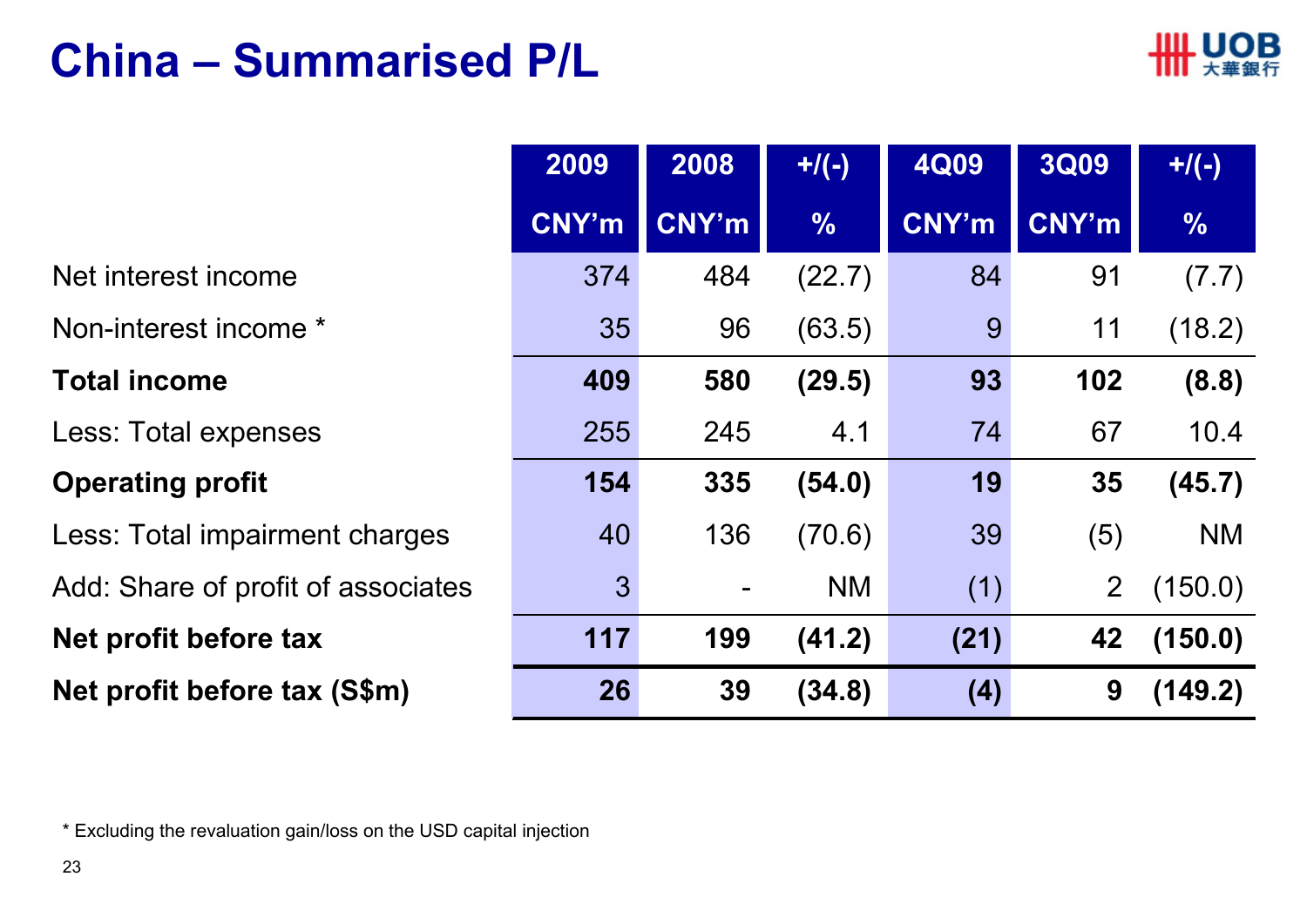#### **China – Key Financial Indicators**



|                                | 2009          | 2008          | $+$ /(-)   | <b>4Q09</b>   | 3Q09          | $+$ /(-) |
|--------------------------------|---------------|---------------|------------|---------------|---------------|----------|
|                                | $\frac{0}{6}$ | $\frac{0}{0}$ | % pt       | $\frac{9}{6}$ | $\frac{0}{0}$ | % pt     |
| Net interest margin            | 2.87          | 3.42          | (0.55)     | 2.80          | 3.02          | (0.22)   |
| Non-NII / Total income         | 8.6           | 16.6          | (8.0)      | 9.7           | 10.8          | (1.1)    |
| Expense / Total income         | 62.3          | 42.2          | 20.1       | 79.6          | 65.7          | 13.9     |
| Customer loans (net) $-$ CNY'm | 9,394         | 10,621        | $(11.6)\%$ | 9,394         | 9,121         | 3.0%     |
| Loans / Deposits               | 142.7         | 202.7         | (60.0)     | 142.7         | 210.2         | (67.5)   |
| <b>NPL</b> ratio               | 4.0           | 3.1           | 0.9        | 4.0           | 4.4           | (0.4)    |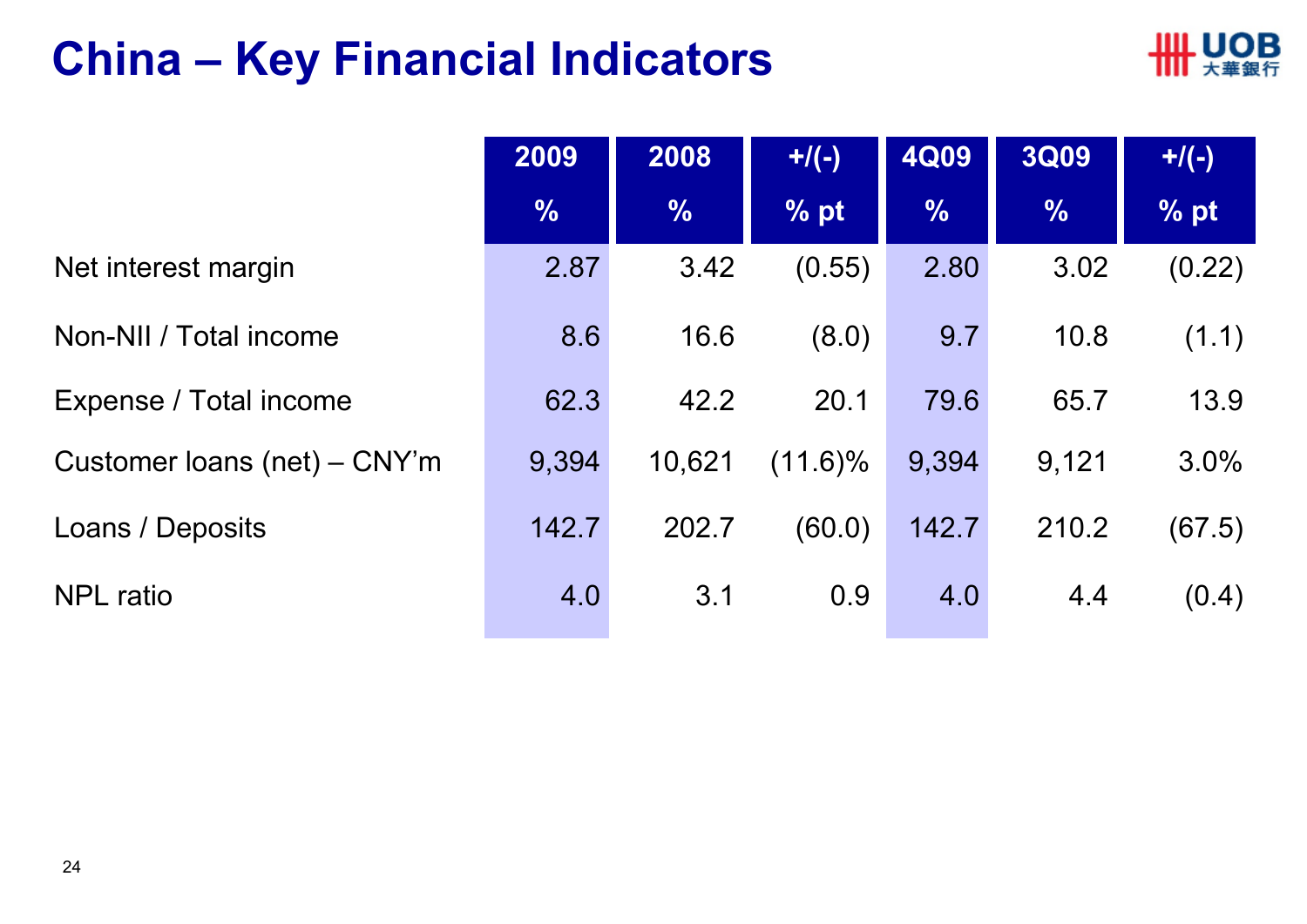### **Capital Position Strengthened**



#### **Capital Adequacy Ratios**

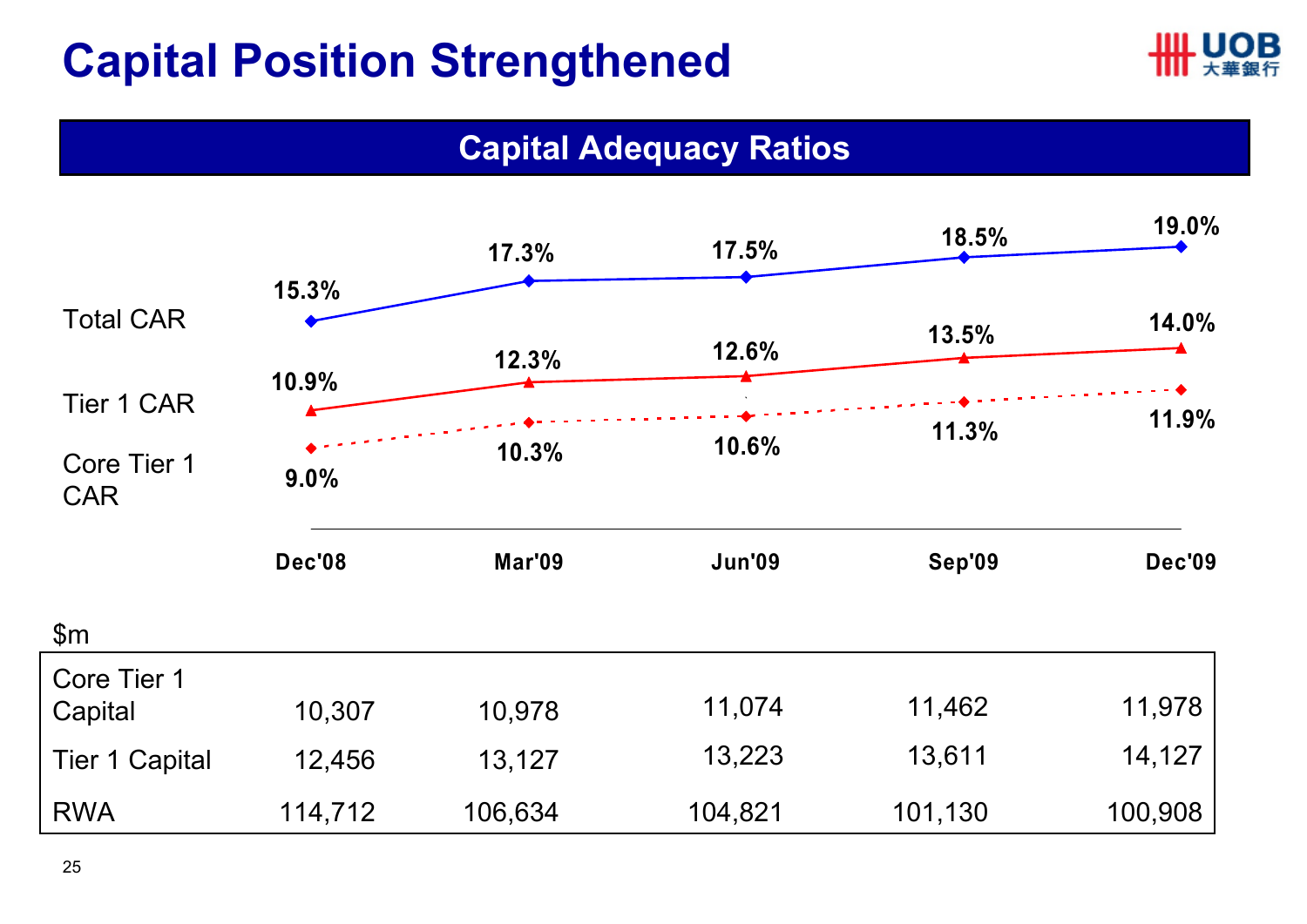#### **Maintain High Dividend Payout**